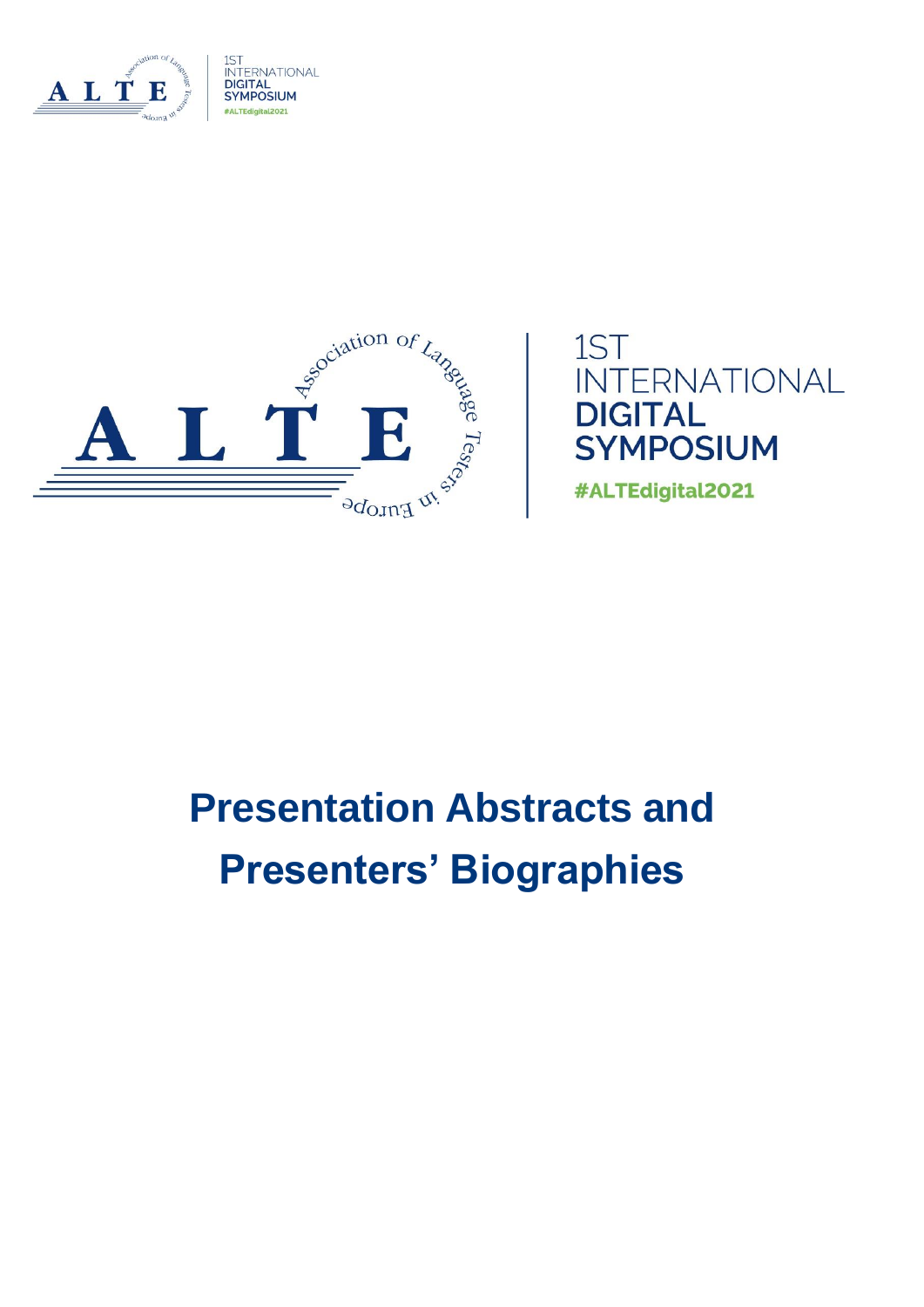

## **Plenary Keynote**

### **Not just different, but better**

Nick Saville, Cambridge Assessment English

In 2020 ALTE celebrated 30 years as a multilingual association. The 7th International Conference planned for Madrid in April 2020 was intended as a celebration – looking back at the history, as well as looking forward to future prospects. However, the Covid-19 pandemic triggered a rapid rethink and change of plan that has led to new ways of working together. This year's digital symposium using the exVo platform is an example; it provides an opportunity for us to reflect on what has changed and is likely to be different from now on – as represented by the different sessions highlighted in the programme.

In education generally, emergency *remote teaching* was a necessary response to school closures, requiring pupils and their parents to engage in *learning @home*. This was enabled by digital tech – computers, tablets and broadband connection – and Zoom has changed the ways we interact in all walks of life. During the recovery from the initial Covid



shock, we have started talking about the 'new normal', and online or hybrid events have replaced face-to-face and predominantly 'place-based' activities we were used to.

For high-stakes language assessment, *@home testing with remote proctoring* emerged as the only way to conduct assessments while traditional testing venues were closed. This proved to be successful as an emergency response, but also highlighted many legitimate concerns, including the ways in which AI is used to enable these new systems.

While there have been many positive elements in this rapid shift in social practice, existing challenges to equality, diversity and inclusion (EDI) have come into stark focus. In the emergency, many families were unable to access or use the necessary technology, thus widening the 'digital divide' and raising questions of fairness and social justice. Unless these wider societal concerns are addressed, there is a risk that the potential for EdTech and EdAI to bring about much needed innovations in multilingual education will be undermined.

In setting the scene, I ask in what ways the field of multilingual learning, teaching and assessment can be changed for the better, and I flag up some specific challenges and opportunities that are already emerging in a post-Covid world.

**Nick Saville** is a founder member of the Association of Language Testers in Europe (ALTE) and is the elected Secretary-General. He is Director of Research & Thought Leadership at Cambridge English (University of Cambridge) and sits on several University Boards, including: the Interdisciplinary Research Centre for Language Sciences; the Institute for Automated Language Teaching and Assessment; and English Language iTutoring (ELiT), providing AI-informed automated systems. He was a member of the Advisory Council for the *Institute for Ethical AI in Education* whose final report was published in March 2021.

He is a consultant for European institutions including the Council of Europe, the European Parliament & the EU Commission. In this capacity, he has been involved in the Common European Framework of Reference for Languages (CEFR) since its inception and has led several projects in the field of multilingualism. He was a founding associate editor of the journal *Language Assessment Quarterly* and is currently joint Series Editor of the Studies in Language Testing series (Cambridge Assessment English/Cambridge University Press) with Professor Lynda Taylor.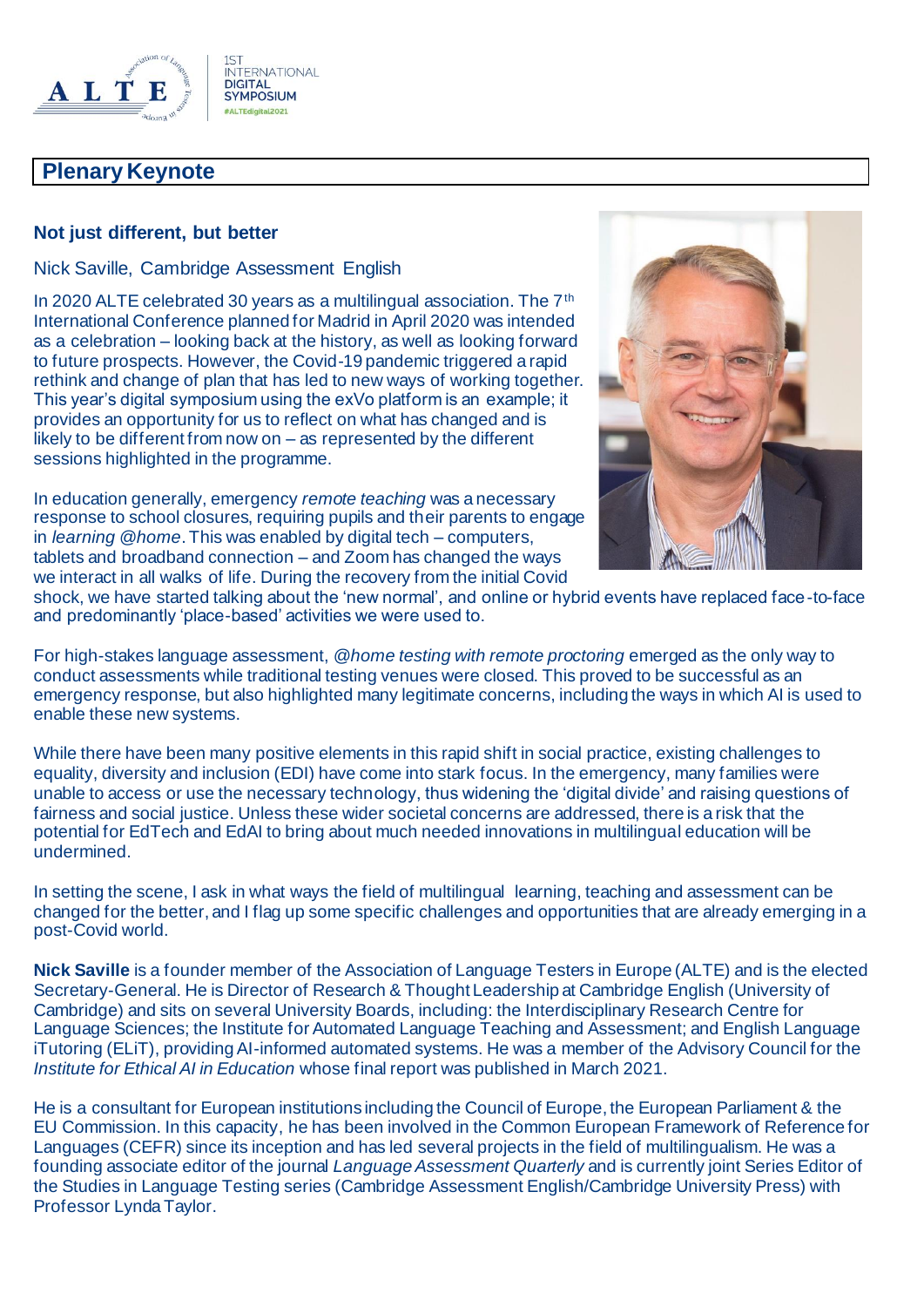

## **Plenary Keynote**

#### **Innovations and implications of language assessment technologies**

Paula Buttery, University of Cambridge

Assessment is an intrinsic aspect of the language learning experience: whether it be assessment in the form of routine monitoring by a teacher in the classroom; assessment in the form of regular progress and placement testing; or the certified assessment of high-stakes examinations. Today, in the Covid era, the motivation for automating some aspects of this assessment has never been so well understood. Language assessment technologies are acutely needed to facilitate the remote classroom, provide monitoring feedback and even to deliver examinations.



Technologies have been in development for some years that emulate components of assessments that are repetitive and not a good use of an expert's skills or time. These artificial intelligence technologies

have been deployed to remove the mundane aspects of assessment, freeing up teachers and examiners to carry out more specialised and interesting work. A positive side-effect of using such technology is that statistical information about individual students and student cohorts is easy to collate: if presented correctly, this can provide useful insights into learning journeys and inform strategies for maximally effective teaching.

Pre-Covid, the crucial expert personalised ingredient that teachers and examiners bring to assessment was taken as given. A question then is whether technological advances can support teachers and examiners in an entirely remote setting.

In this talk I will present the work of the Cambridge Institute for Automated Language Teaching and Assessment (ALTA), who have been working on the automatic assessment of English language learners from classroom monitoring to high-stakes examination. I will discuss the key technologies involved in this work; it's transferability to other languages; explain what aspects of language assessment are easy/hard for artificial intelligence; and discuss the ethical issues in creating digital representations and judgements of students.

**Paula Buttery** is a Professor of Language and Machine Learning at the Department of Computer Science and Technology, University of Cambridge. She has expertise in developing computer applications (natural language processing) and also in language cognition (computational psycholinguistics). She is currently the Director of the Cambridge Institute for Automated Language Teaching and Assessment (ALTA). This is an artificial intelligence institute that uses techniques from machine learning and natural language processing to improve the experience of language learning online. Her work within ALTA focuses on English language learners but she also has experience working with under-resourced and endangered languages.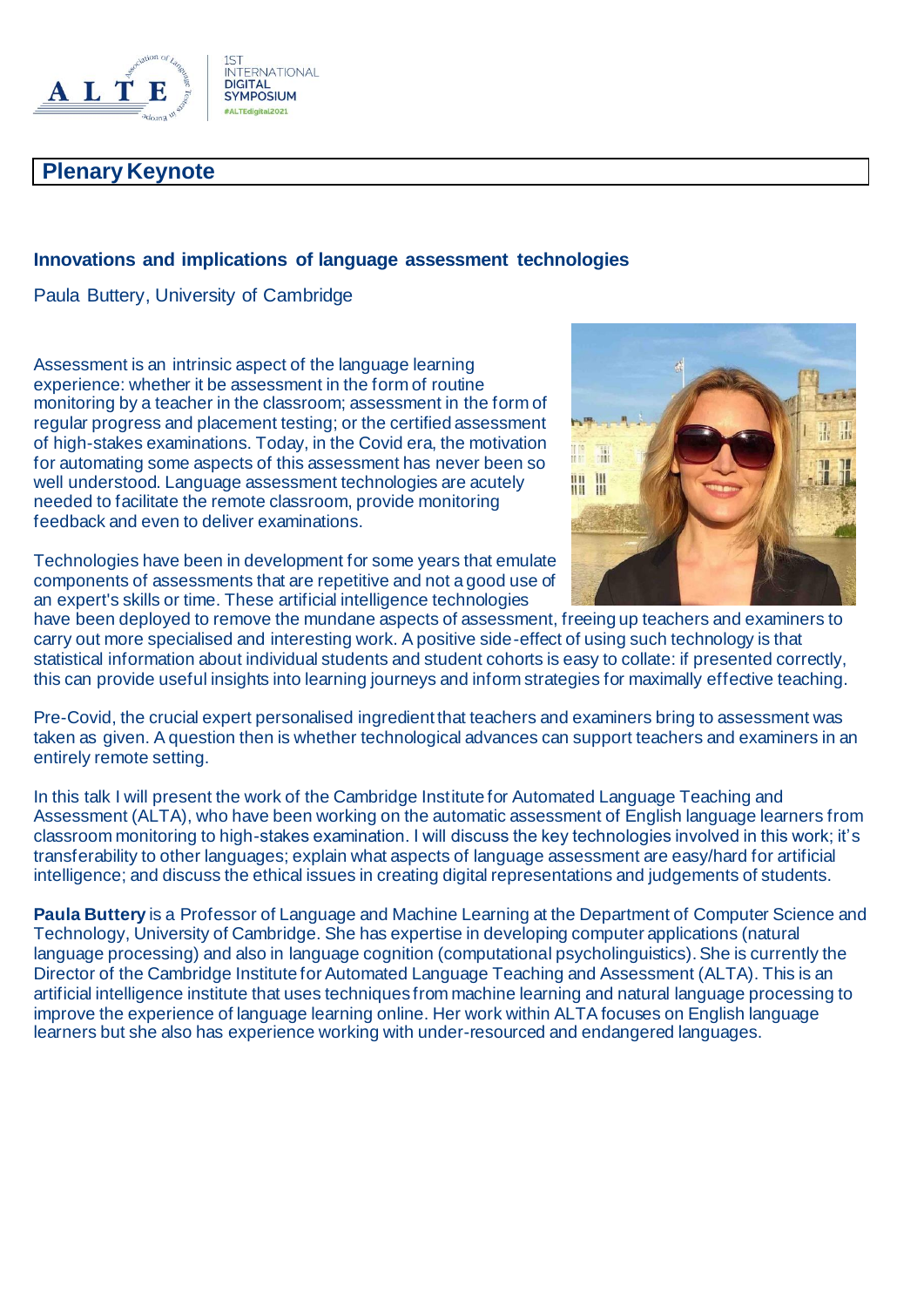

## **Plenary Keynote**

## **Multilingual assessment integrated with language policy: Lessons from research and new initiatives for equality and justice**

Elana Shohamy, Tel Aviv University

Students enrolled in schools where the language of instruction is different than the language they acquired proficiency in from their local communities or country of origin face major difficulties in their school achievements. Research reveals that it takes up to 10 years for these students to reach similar academic achievements as that of native speakers of the dominant language. Indeed, indigenous and immigrant students continue to rely on their home languages as important resources when they are given this opportunity; studies show that the presence of their home languages along with the new language on tests enhances their academic achievement significantly (Shohamy 2011). This testing method represents an additive approach versus a subtractive one where home languages of immigrants and indigenous students are absent in schools.



This paper reports on a large-scale research programme, the aim of which was to develop a new multilingual policy in Israeli schools (Shohamy and Tannebaum, 2020). In the testing component of the research, bimultilingual test batteries in reading and writing in science were developed to examine their validity and practicality. This study is innovative in that it uses a variety of methods for data collection – think-aloud protocols, focus groups, attitude questionnaires and interviews. The study also examined differences and similarities of academic performances of two different groups of L2 users, immigrant and indigenous groups. The results enriched our knowledge about the suitability of bilingual tests for multilingual educational policies and realities. Furthermore, they demonstrated how these testing methods introduce justice and inclusion as well as maintenance of home languages and translanguaging competence.

**Elana Shohamy** is a professor of Language Education at Tel Aviv University School of Education where she teaches and researches issues of justice and rights as they relate to language testing, language policy, immigrants and minority groups as well a linguistic landscape; her current testing research focuses on multilingual assessment as part of a new multilingual educational policy in Israel. She authored *The power of tests: A critical perspective on the uses of language tests* (Routledge, 2001), *Language policy: Hidden agendas and new approaches* (Routledge, 2006), and edited the Testing and Assessment volumes of *The Encyclopedia of Language and Education* (Springer, 2009 and 2018). She was granted the ILTA Lifetime Achievement Award in language testing (2010) for her work on critical language testing.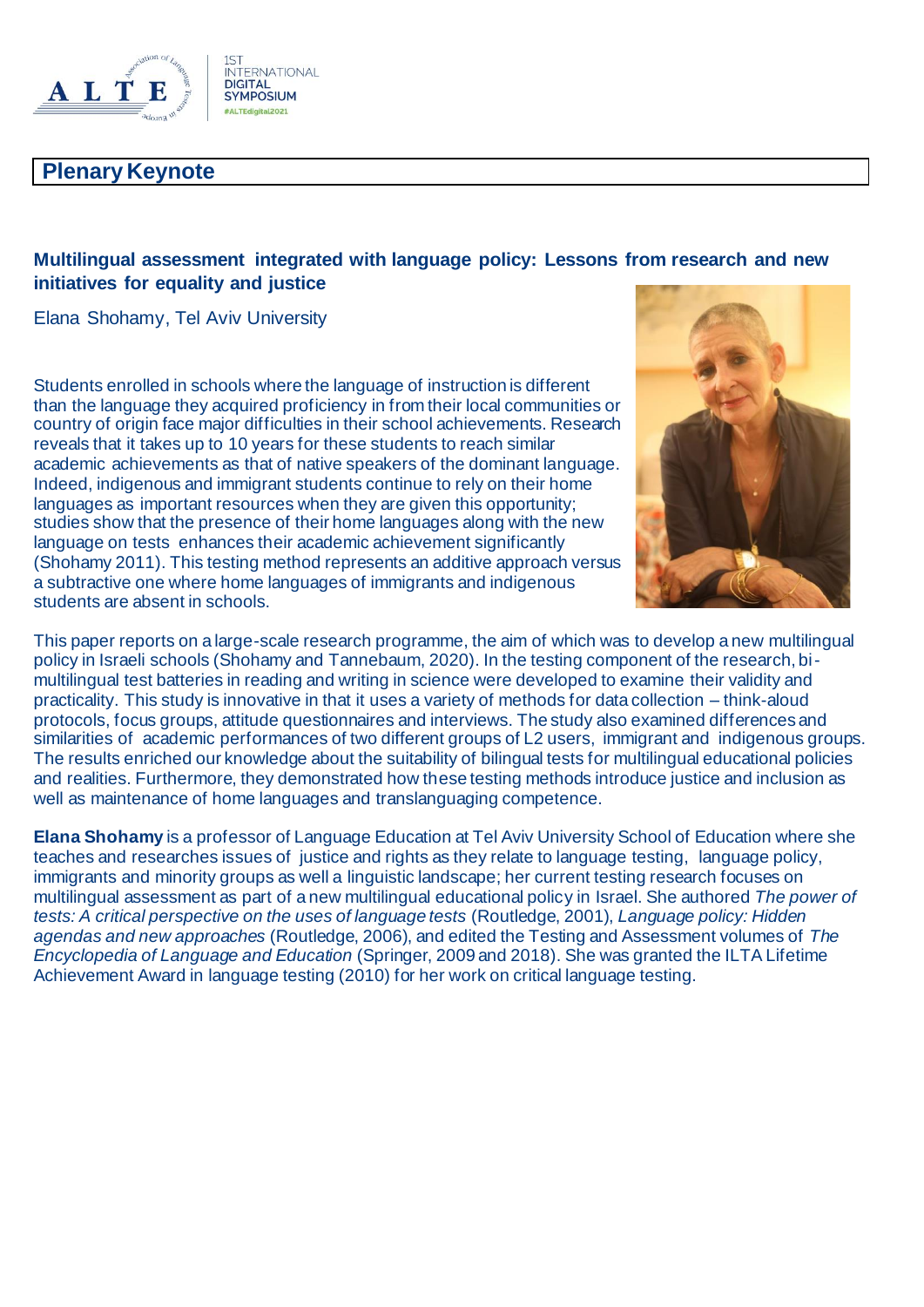

#### **Can tests be fair and valid?**

#### Barry O'Sullivan, British Council

There are a number of significant issues that undermine much of what we do in language testing. These issues spring from the fact that test developers have, for many decades, failed to come to terms with the critical concept of construct definition. The most obvious failure is that of developers who employ measurement-based approaches that can never work. This issue has led to the development of construct-agnostic tests that continue to dominate some traditions. Another significant issue is the decontextualization of the definition of the language construct. Here, language is seen as a cognitive function, with little or no recognition of the social factors that change language from a knowledge-focused ability to its use-focused reality. The tests that result from such a limited definition are similarly problematic to measurement-based tests in that neither can be shown to be either fair or valid.



In presenting the above, I will argue that construct definition lies at the heart of all of the issues identified by the organisers of this conference as being central to the concepts of fairness and validity. This is because the language (or other) ability we are testing lies within the candidate (it is not simply an abstract construct) and that the test taker is part of a broader social and educational context. Therefore, any definition (and by inference any claim that it is fair and valid) must take these broader contexts into consideration. Any test must fit conceptually within the learning system for which it is intended while at the same time reflecting sound development and validation practice. I conclude that the sociocognitive approach offers such a conceptual platform and at the same time represents the basis of broader concepts such as localisation and personalisation.

**Barry O'Sullivan** is the Head of Assessment Research & Development at the British Council. He has undertaken research across many areas on language testing and assessment and its history and has worked on the development and refinement of the sociocognitive model of test development and validation since 2000. He is particularly interested in the communication of test validation and in test localisation. He has presented his work at many conferences around the world, while almost 100 of his publications have appeared in a range of international journals, books and technical reports. He has worked on many test development and validation projects over the past 25 years and advises ministries and institutions on assessment policy and practice.

He is the founding president of the UK Association of Language Testing and Assessment (UKALTA) and holds honorary and visiting chairs at a number of universities globally. In 2016 he was awarded fellowship of the Academy of Social Science in the UK and was elected to Fellowship of the Asian Association for Language Assessment in 2017.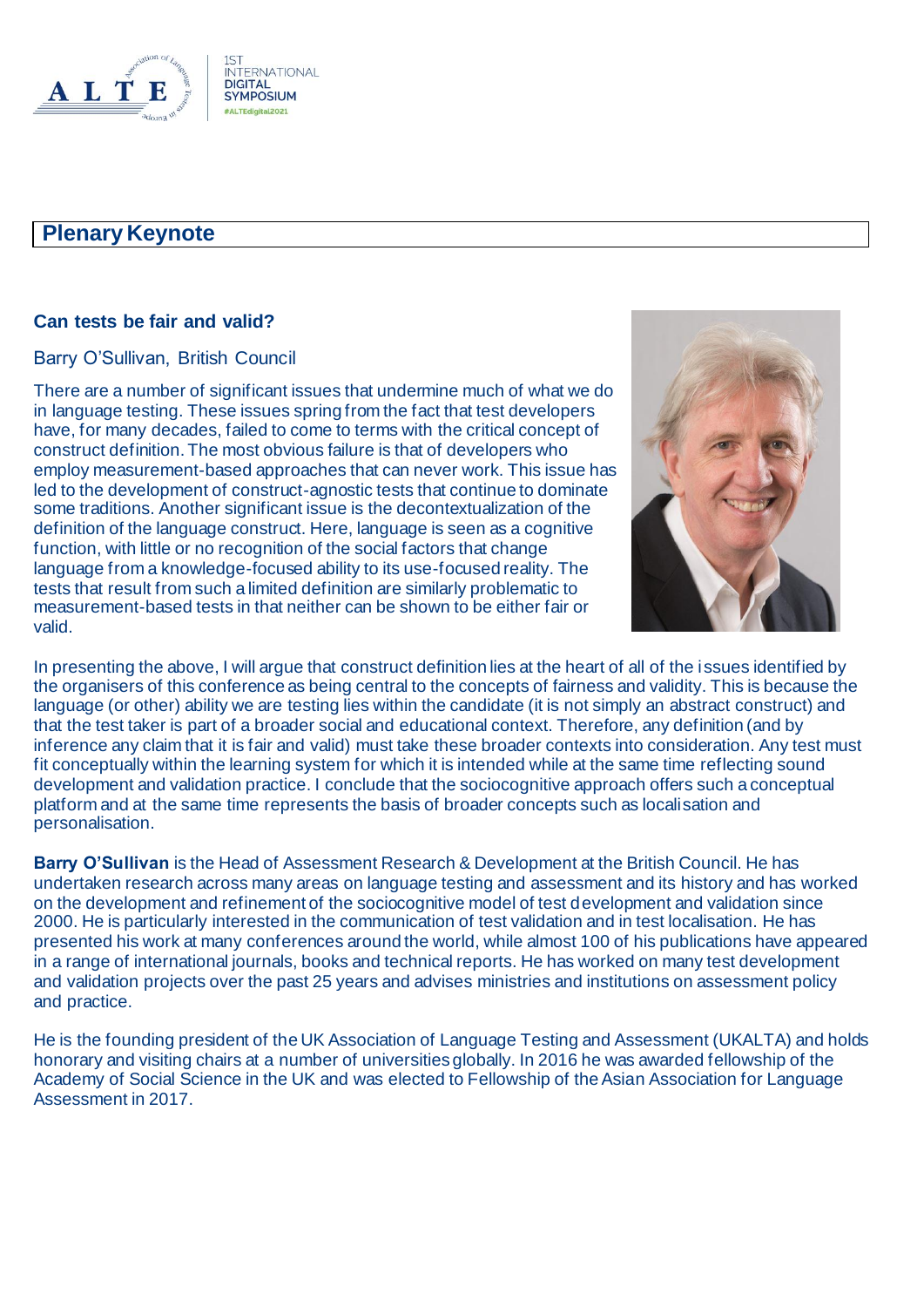

## **Plenary Keynote**

#### **Language testing ethics, and our place in the ecosystem**

Bart Deygers, Ghent University

In this talk we will explore the different roles of language testers in a larger societal-political ecosystem. Delineating and defining these roles is a sobering exercise, but one that helps us understand our role as ethical actors in society and within our field. One that helps us see why our ethical codes have had limited actual impact on our practice.

This talk will be an exercise in demystification. We will consider the connection between human rights and language testing codes, discuss the hypocrisy of power, and the appeal of non-binding agreements with limited enforceability. But we will end on a positive note: what can we do to have an actual positive impact on the ecosystem in which language testing exists?



**Bart Deygers** is Professor of Second Language Didactics and Assessment at Ghent University. His primary research interests include language testing policy, equal educational opportunities for vulnerable learners, and language testing for migration purposes. In his research he

examines and questions the role and impact of high-stakes tests in today's society. Human rights, justice and fairness are central to his publications and research, which focus on empirically verifying the policy makers' assumptions regarding test score use and on examining how language testing policies take shape.

#### **Featured Organisation**

#### **OECD The PISA 2025 Foreign Language Assessment**

Catalina Covacevich, OECD

The OECD's Programme for International Student Assessment (PISA) is a triennial international survey, which aims to evaluate education systems worldwide by testing the skills and knowledge of 15-year-old students. The tests assess to what extent students can apply their knowledge to real-life situations and be equipped for full participation in society. Background questionnaires provide context that can help interpret the results.

The PISA 2025 cycle will include for the first time an optional assessment of foreign languages. The assessment will provide policy makers and educators with comparable results of their students' foreign language competence and allow them to gain insights into the best practices and policies for teaching and learning a foreign language. While the first cycle will focus only on English, further cycles are expected to incorporate more languages.

I will provide a brief description of PISA and then discuss the design of the PISA 2025 Foreign Language Assessment, mentioning how it relates to safeguarding the future of multilingual assessment in the COVID world.

**Catalina Covacevich** joined the OECD in 2016 as a policy analyst to support the implementation of the PISA for Development initiative. She is currently working on the development of the PISA 2025 optional Foreign Language Assessment as well as supporting the design and implementation of PISA. Before joining the OECD she worked for the Inter-American Development Bank as a Local Education Specialist in Chile, for the Assessment Unit of the Chilean Ministry of Education, and for MIDE UC, a Chilean institute specializing in large-scale educational assessments, where she participated in the design and implementation of national and regional assessments. She holds a MSc in Social Psychology from the London School of Economics and Political Science and speaks English, Spanish, and some French.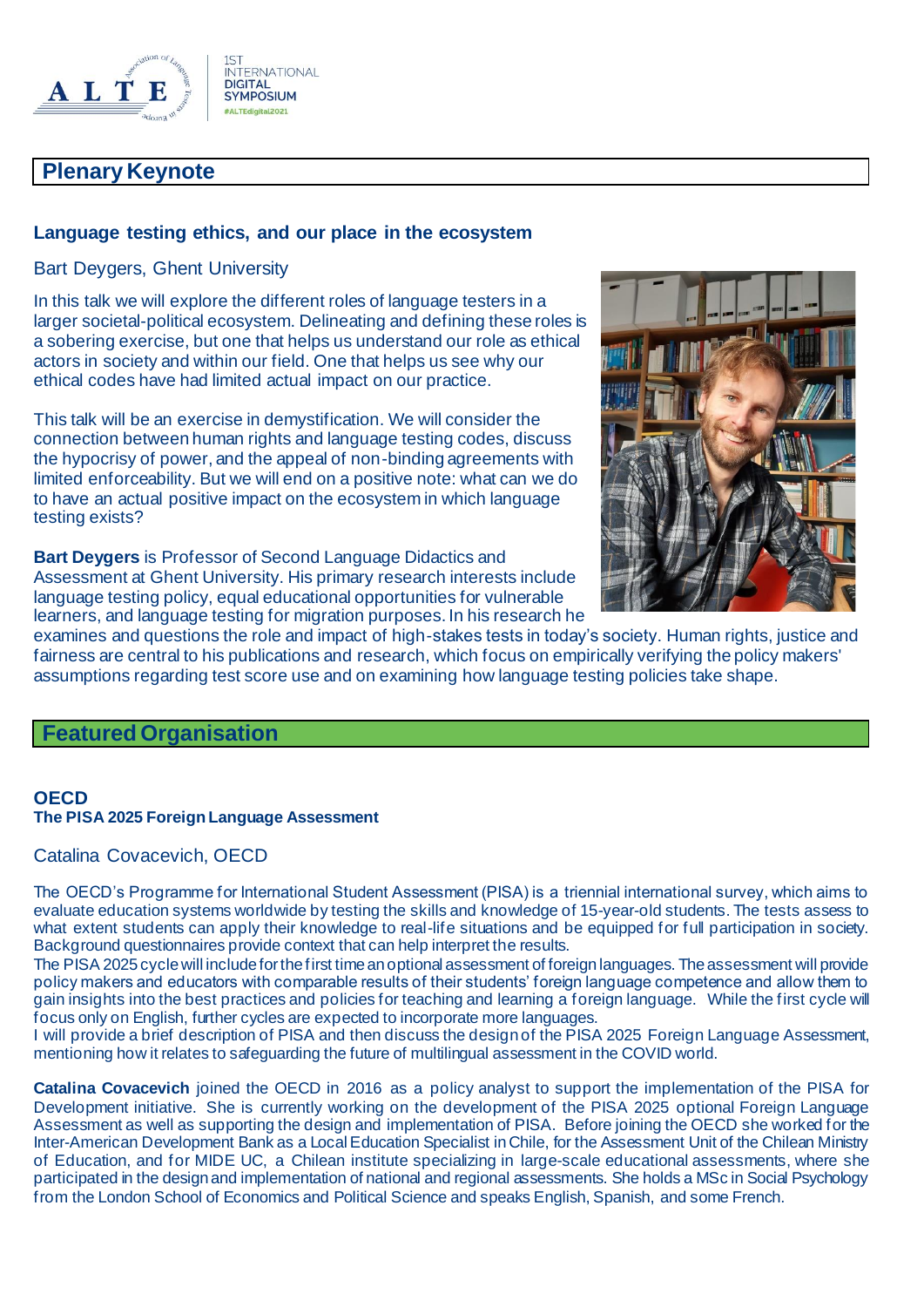

#### **Featured Organisations**

#### **Eaquals**

#### **Looking back, looking forward – Lessons learned from the ongoing Covid emergency**

#### Lou McLaughlin, Eaquals

Eaquals is the leading professional association for language education throughout the world. It is an international non-profit membership association. Founded in 1991, we are independent of any commercial group and exist solely to serve the interests of language learners and the language education profession. Eaquals members – organisations and institutions involved in the teaching and learning of all languages – pursue the highest standards. Those of Accredited Members are regularly verified by means of rigorous and thorough inspections. Among its many publications, Eaquals publishes its full inspection scheme (version 7.2) and those extensions which cover Higher Education. It also provides language teaching resources and worldwide training and consultancy services. Eaquals also has Associate Members (institutions such as exam boards, publishers, national associations, quality assurance organisations, and so on), individual members, project members, and partnerships.

Eaquals has built on its many MoUs with international organisations. ALTE is one of the longest standing partners of Eaquals. Together we developed the very first European Language Portfolio for adults, and the first electronic version.

Currently, we are working jointly to create online resources to promote and certificate assessment literacy, at various levels of competence that are closely integrated with the European Profiling Grid.

Eaquals proposed establishing a survey to the ECML in Graz on how language educators are coping with and learning from the challenges of Covid, to be followed up with think tanks. The ECML, in co-operation with its Professional Network Forum, launched a Europe-wide project seeking to gather information and exchange views for the survey and think tanks.

This survey took place in February. The results will be used in a series of online think tanks, a Colloquium and a publication. This process is supported by the ECML Secretariat. Our initiative has the backing of the European Commission which has generously contributed fun ds to support it. A report on the think tanks and this survey will be published in late 2021 or early 2022.

**Lou McLaughlin** is the Executive Director of Eaquals (Evaluation & Accreditation of Quality Language Services). She is the Founder Chair of ELT Ireland*,* the network for ELT professionals in Ireland, and is on the IATEFL Board of Trustees as the Associates Representative as well as serving as a Trustee for the Bell Education Trust. She holds a PhD in Applied Linguistics, Masters in ELT, DELTA, TESOL Cert. in Leadership & Management and Trinity TESOL Cert. Her special interests are Young Learner teacher training, teacher cognition and management in ELT. She wrote and developed the online YL Management Training course run by International House (IH) London and worked as an inspector for International House World Organisation (IHWO). She is a frequent speaker at international conferences and was the co-editor of *Children Learning English: From Research to Practice* (2015).

#### **Council of Europe Education Policy Division Plurilingual and intercultural education for democracy**

Michael Remmert and Ahmet-Murat Kılıç, Council of Europe Education Policy Division

This talk will outline the aims and principles of the Council of Europe's language policy and inform participants about recent developments, in particular the publication of the CEFR Companion Volume. The protection and promotion of Europe's rich linguistic and cultural heritage have been a cornerstone of the Council of Europe's work since the entry into force of the European Cultural Convention in 1954, designed to foster among the nationals of all state parties the study of the languages, history, and civilisation of the others, and of the civilisation which is common to them all. Access to this heritage is greatly facilitated through the provision of lifelong quality language education which is based on learners' needs and is inclusive, plurilingual and intercultural. Moreover, quality language education is fundamental to the effective enjoyment of the right to education and contributes to democratic citizenship and social cohesion. The CEFR, in turn, has played a key role in promoting quality plurilingual education, facilitating greater social mobility and stimulating reflection and exchange between language professionals for curriculum development and in teacher education. However, its application has arguably in some contexts led to consequences not intended by the CEFR, such as creating barriers to the integration of migrants. In this regard, there is a case for reconsidering the purpose and modes/ways of language assessment to meet the principle of fairness and prevent inequalities and violations of individual rights, as well as to contribute to effective language education (assessment as learning and for learning). Through the publication of the CEFR Companion Volume, the Council of Europe intends to give equal importance to learning and teaching and to introduce alternative ways of assessment such as the language proficiency profiles, which are seen as a way of properly assessing individual language proficiency across four modes of communication and in various languages.

**Ahmet Murat Kılıç** works as a Programme Manager at the Education Policy Division of the Council of Europe. He manages three intergovernmental programmes, i.e. Language Policy, including the promotion of plurilingual education, the publication, promotion and dissemination of the CEFR Companion Volume, and contributing to the educational inclusion of Romani children; Digital Citizenship Education (DCE), including co-ordinating the implementation of the Committee of Ministers Recommendation on developing and promoting digital citizenship education through the DCE promoters' network; and Artificial Intelligence in Education. He joined the Council of Europe in 2011, initially working on Education for Democratic Citizenship and Human Rights Education (EDC/HRE) in the Ankara Programme Office. He managed the European Union and Council of Europe Joint Project on EDC/HRE in Turkey. In 2017 he moved to the headquarters and took charge of the language policy programme. He holds an MBA from the University of Nevada, Reno and specialises in project management. He previously worked in the private sector in various fields including energy, automotive, maritime and import/export.

**Michael Remmert**is the Head of the Education Policy Division of the Council of Europe (CoE). He manages and supervises the three pillars of the intergovernmental Education programme: Competences for Life in Democracy, including Digital Citizenship Education; Inclusive Approaches to Education, including Language Education Policy; and Ethics and Integrity in Education, including higher education. He oversees the activities of the Steering Committee for Education Policy and Practice (CDPPE) and other committees and working groups for the development and implementation of the education programme. He also manages and supervises the CoE's Network of Schools of Political Studies (SPS), which delivers high-quality training for young political leaders in member states and countries in the CoE's neighbourhood.

From 2011 to 2018, he was Deputy Head of the Directorate of Policy Planning (DPP). This Directorate's mandate included addressing emerging opportunities and challenges for Europe with interlocutors internal and external to the CoE, thereby fostering forwardlooking and transversal thinking and action.

Holding a doctorate in Political Science and Economics from the University of Freiburg/Germany, he joined the Council of Europe in 1994, initially working in the field of social cohesion, then on democratic institutions and e-governance.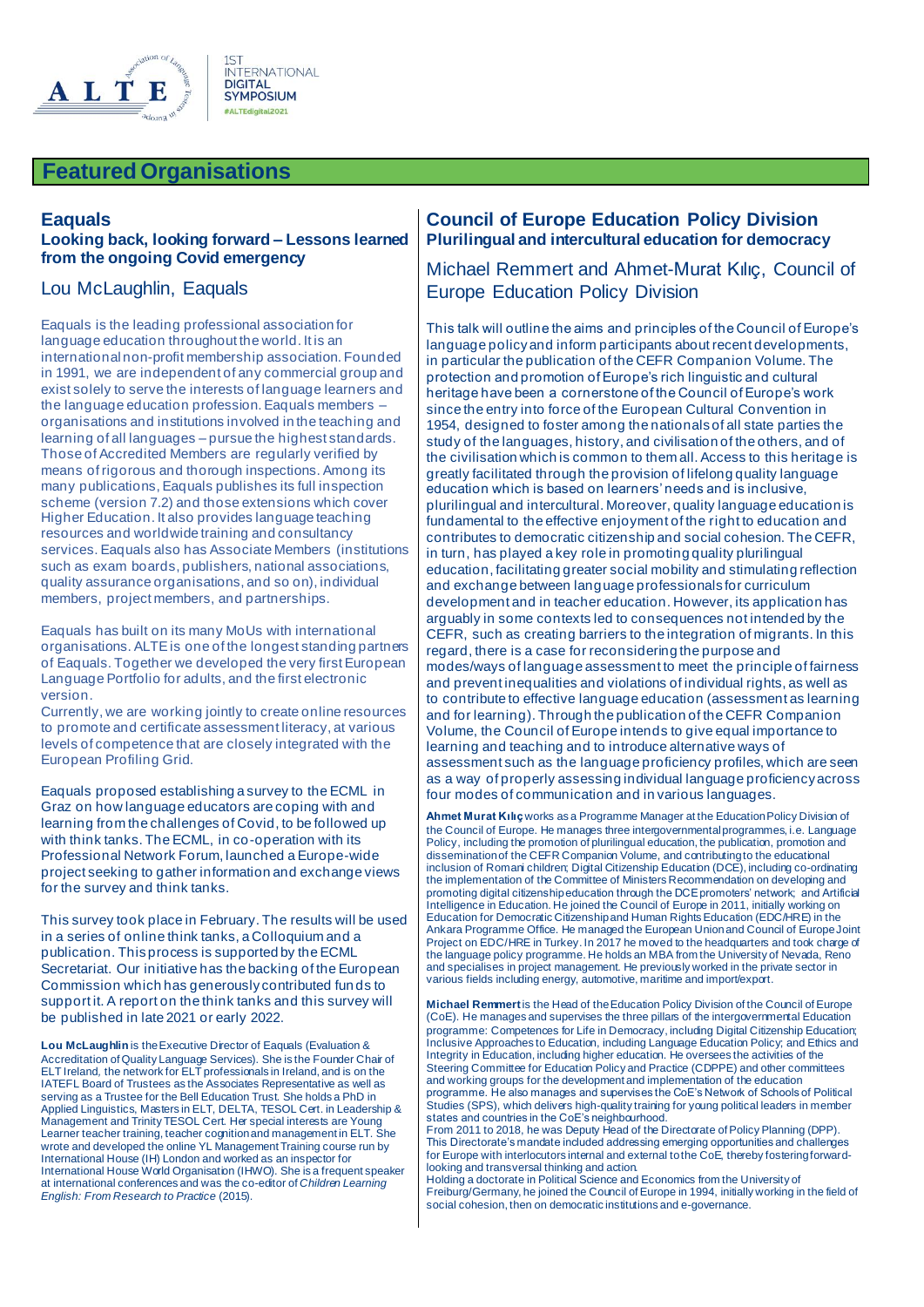

## **Featured Organisation**

#### **Council of Europe: European Centre for Modern Languages (ECML) The dynamics of multilingual assessment**

Sarah Breslin and Jose Noijons, European Centre of Modern Languages

In its 25 years of existence the European Centre of Modern Languages (ECML) has focused on various aspects of multilingual assessment. Many of its projects have aimed at assisting teachers and testers in various aspects of assessment, such as the assessment of reading and writing in the primary language classroom on the basis of CEFR descriptors. Other projects have provided support to language professionals to become familiar with the philosophy of learning, teaching and assessment, in line with the CEFR, or have guided teachers in the planning, implementation and evaluation of whole-school projects. Another of the ECML's initiatives, in cooperation with the European Commission, i[s RELANG](https://protect-eu.mimecast.com/s/OrU-CrRZZTDEmV5i7VRqC?domain=relang.ecml.at) which assists European countries not only in aligning tests and examinations to the CEFR and in creating CEFR-based examinations, but also in aligning existing curricula to the CEFR and in creating new CEFRbased curricula. Its most recent activities are in the area of exploring ways to test mediation and plurilingual skills in the classroom.

Since October 2013, **Sarah Breslin** has been the Executive Director of the European Centre for Modern Languages (ECML), an institution of the Council of Europe, based in Graz, Austria. A passionate linguist with a thorough understanding of both policy and practice in language education and general education, Sarah has worked in a range of sectors and countries since she graduated with first class Honours in French and German from the University of Glasgow in 1986. After training to become a language teacher, she worked for 15 years in Catalonia as an EFL teacher and became first Director of Studies and then Director of a prestigious language school in Tarragona. She then moved into Higher Education, where she was Head of Modern Languages in the Faculty of Tourism and teacher of English and German. On returning to the UK, she worked for four years in further education, teaching English for Speakers of Other Languages (ESOL) and Spanish, before becoming Head of International and EU programmes. Before taking up the post as Director at Scotland's National Centre for Languages at the University of Strathclyde (SCILT), she worked for the Scottish Qualifications Authority (SQA) where her focus was on education policy both at UK and EU level, as well as cross-border qualification recognition. She recently achieved her Doctorate degree focusing on the contribution of the ECML to the professional growth of language teacher educators.

**José Noijons** has developed a range of skills in the sampling of student performance, data collection, data analysis and reporting in the context of programme evaluation, both on a national level and in an international context, in national assessment programmes in a number of countries, and in an international context, such as PISA. His primary training has been in language testing. From there he has widened his scope and has dealt with tests of mathematics, (social) sciences and other school subjects. He has been a staff member at Cito, the Dutch National Institute for Educational Measurement, for 33 years. After his retirement he continued his work for the European Centre for Modern Languages (ECML) in Graz, Austria. The ECML is a Council of Europe

institution. At present he coordinates a joint EU-Council of Europe project: RELANG, assisting educational authorities in relating language examinations and curricula to the levels of proficiency defined in the CEFR. In this capacity he has worked in a number of European countries: Albania, Armenia, Cyprus, Estonia, Greece, Hungary, Iceland, Latvia, Lithuania, Malta, Montenegro, Romania, Spain and Slovenia. He has coordinated the RELANG activities in other European countries, such as Belgium, Croatia, the Czech Republic, Denmark, FYROM, Ireland, Italy, Norway and Portugal.

## **Panel Session**

#### **The use and impact of the ALTE Principles of Good Practice**

Waldemar Martyniuk and invited guests

In April 2020, ALTE launched its revised Principles of Good Practice. The document is freely available to download from the ALTE Resources webpage: [www.alte.org/Materials](https://protect-eu.mimecast.com/s/uY83CYvppTgBGGpt0km-l?domain=alte.org). This is the third edition of a document that was first put together in 1994. The document is intended as a coherent set of guidelines that all ALTE Members and Affiliates subscribe to when creating and running language tests. The panel on The Use and Impact of the ALTE Principles of Good Practice is organised to offer insights into ways in which the guidelines contribute to the improvement of quality and enhancement of professionalism in member organisations/institutions. Representatives of ALTE member organisations as well as partner associations contribute to the panel by offering brief critical reflections and comments on the ALTE Principles of Good Practice 2020.

#### Contributions:

- Introduction: The ALTE Principles of Good Practice 2020 – Origins - Principles - Practice - Support – Nick Saville & Waldek Martyniuk
- The ALTE Principles of Good Practice in use: accounts by Dina Vilcu, Babeş-Bolyai University, Cluj-Napoca, Romania, and Kateřina Vodičková, Charles University, Prague, Czech Republic
- The ALTE Principles of Good Practice 2020: critical reflections and comments by Salomé Villa Larenas (representing LAALTA) and Peter Lenz (representing EALTA)

**Waldemar Martyniuk** is Professor and Executive Director at the Institute of Polish Language and Culture for Foreigners of the Jagiellonian University in Krakow, Poland. He holds a PhD in Applied Linguistics and is a teacher trainer, author of several textbooks, curricula, and testing materials for Polish as a foreign language. He is a Visiting Professor and lecturer at universities in Germany (Bochum, Giessen, Goettingen, Mainz, Muenster), Switzerland (Basel), and in the USA (Stanford University). He was seconded to the Council of Europe, Language Policy Division in Strasbourg, France, 2005–2006, and 2008–2013 as Executive Director of the European Centre for Modern Languages in Graz, Austria. Since 2019, he has been Chair of the Board of Trustees at ALTE.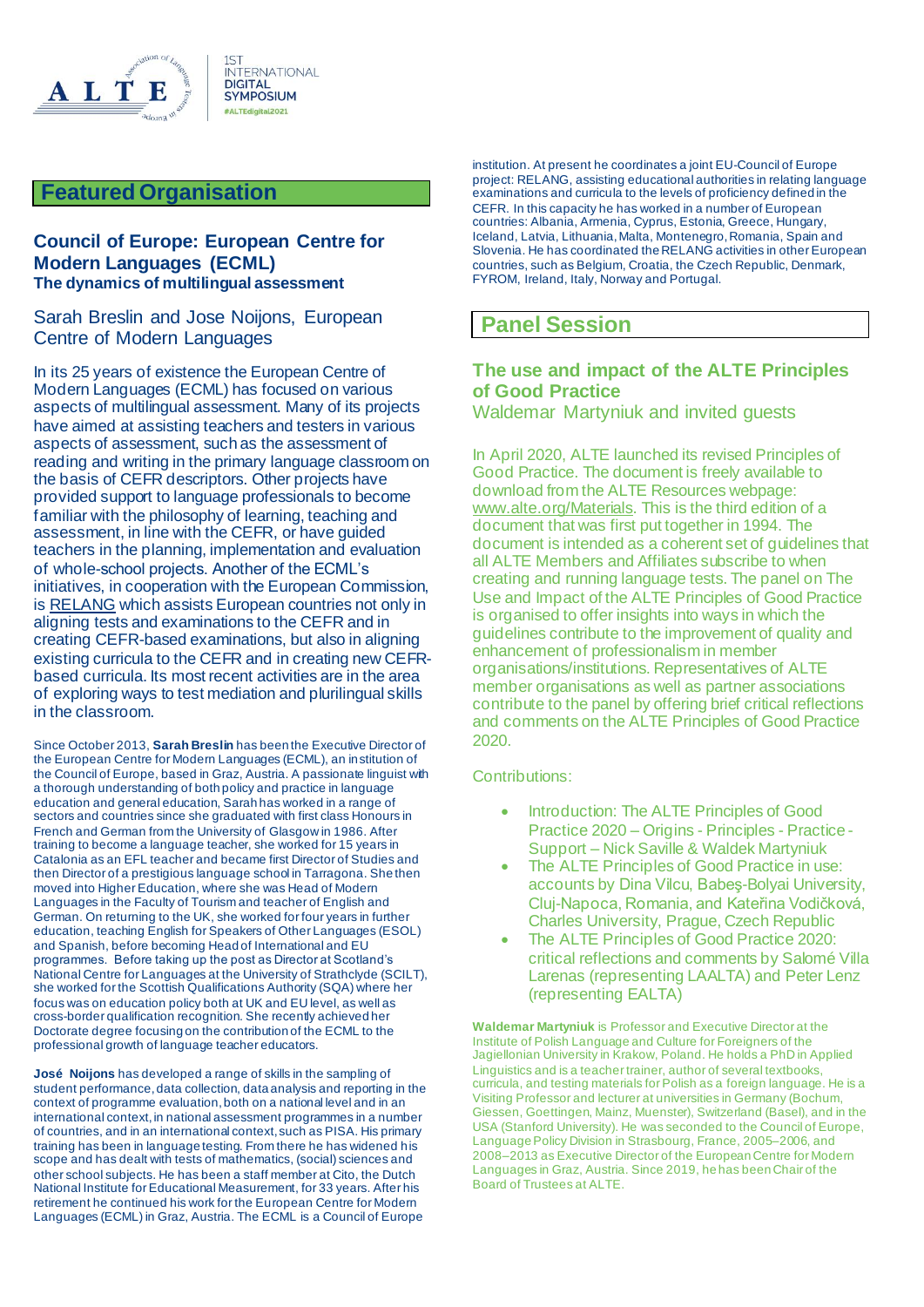

## **Panel Session**

#### **Is large-scale testing antithetical to learning-oriented language assessment?**

Anthony Green, Centre for Research in English Language Learning and Assessment (CRELLA), University of **Bedfordshire** 

Jessica R W Wu, Language Training & Testing Center, Taiwan

Liying Cheng, Queen's University, Canada

Nick Saville, Cambridge Assessment English

Atta Gebril, American University in Cairo

With its emphasis on informing and promoting learning, learning-oriented assessment (LOA) is usually identified with classroom practices and is sometimes contrasted with external testing for accountability purposes (Carless, Joughin and Mok 2006). This panel meeting turns the spotlight on large-scale proficiency testing, considering the extent to which large-scale testing currently supports effective language learning, how testing might be reformed to better support learning and how new technologies might contribute. The panel brings together perspectives from testing agencies, institutional testing programmes and classroom research to address the question in relation to the three pillars of LOA: learning tasks, learner agency and feedback. Learning tasks engage learners in an interactive process, providing opportunities for learners to reconsider and revise their responses. Learner agency implies that learners are not passive participants in assessment, but exercise choice and a degree of control over the content and direction of learning. This embraces practices such as self- and peer-assessment. Feedback not only involves the provision of information to learners about their performance, but also the use of such information to inform and enhance teaching and learning. The panellists will report on and debate the steps that test developers can take to encourage positive washback through task design, support for educators and enhanced score reporting. They will consider the impact of such measures on learners and other stakeholders in national education systems and reflect on new directions for assessment in technological environments.

**Anthony Green** is Director of the Centre for Research in English Language Learning and Assessment (CRELLA) and Professor in Lan guage Assessment at the University of Bedfordshire, UK. He has consulted and published widely on language assessment issues. His ma in research interests lie in the relationship between assessment, learning and teaching and in learning-oriented assessment.

**Jessica R W Wu** holds a PhD in Language Testing. She is the R&D Program Director at the Language Training & Testing Center (LTTC), a non-profit educational foundation in Taiwan. She also serves as an adviser to the government on the development and administration of L1 tests. She has published numerous articles and book chapters in the field of language testing and has presented her work at conferences arou nd the world. She is currently the President of the Asian Association for Language Assessment (AALA, 2018–2019).

**Liying Cheng** is Professor and Director of the Assessment and Evaluation Group (AEG) at the Faculty of Education, Queen's University, Canad a. Her primary research interests are the impact of large-scale testing on instruction, the relationships between assessment and instruction, and the academic and professional acculturation of international and new immigrant students, workers, and professionals. Her seminal research on washback focuses on the global impact of large-scale testing.

**Nick Saville** is a founder member of the Association of Language Testers in Europe (ALTE) and is the elected Secretary-General. He is Director of Research & Thought Leadership at Cambridge English (University of Cambridge) and sits on several University Boards, inclu ding: the Interdisciplinary Research Centre for Language Sciences; the Institute for Automated Language Teaching and Assessment; and English Language iTutoring (ELiT), providing AI-informed automated systems. He was a member of the Advisory Council for the *Institute for Ethical AI in Education* whose final report was published in March 2021.

**Atta Gebril** is Associate Professor and MATESOL Program Director at the Department of Applied Linguistics, American University in Cairo (A UC). He also serves as chair of the Institutional Review Board at AUC. He obtained his PhD in foreign language and ESL education with a minor in language testing from the University of Iowa. He previously worked for American College Testing (ACT, Inc.) from 2005 to 2006 where he was part of the Workkeys team. In addition, he has been working as an assessment and evaluation consultant and has participated in several test development projects in many parts of the world. His research interests include writing assessment, reading–writing connections, assessment literacy, and test validation. His dissertation work focused on score generalizability of academic writing tasks. He serves as an associate editor of Language Assessment Quarterly and he is also on the editorial boards of Assessing Writing and the TESOL Journal. He also recently edited a volume on *learning-oriented language assessment*, which was published by Routledge in 2021. In 2019, he won the 'Best Article in the Field of Language Testing' award from the Intern ational Language Testing Association.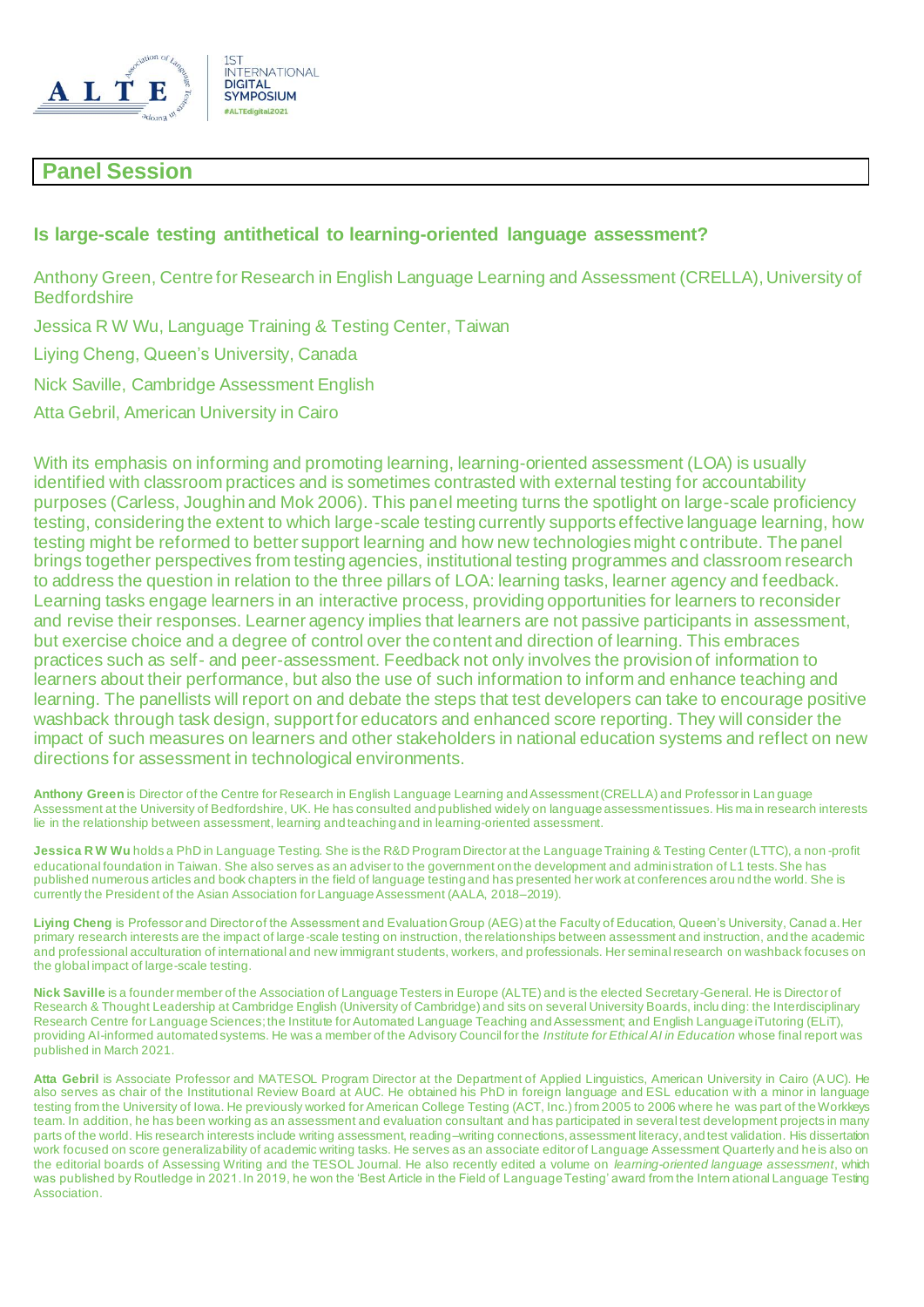

## **Panel Session**

## **Assessing less commonly taught languages in times of declining enrolments and Covid: Addressing challenges and creating opportunities**

Koen van Gorp, Center for Language Teaching Advancement Dina Vilcu, Babeș-Bolyai University, Romania Ina Ferbežar, Centre for Slovene as a Second and Foreign Language, Slovenia Emyr Davies, CBAC-WJEC, Wales

Enrolments in language courses at institutions of higher education seem to have been steadily declining in Europe and the USA over the past two decades, leading to what has been referred to as a language crisis. However, in times of Covid, more and more people seem to have taken up learning another language. As language teaching and learning have turned almost fully online, administering language assessments, and certifying students in a Covid-safe environment has proven to be a challenge, especially for many less commonly taught languages (LCTLs). Whereas large international tests of more commonly taught languages often had the resources to move tests quickly online and provide web-based proctoring environments worldwide, test providers of LCTLs had the advantage of being able to adapt more quickly and respond to changing demands of stakeholders and the possibilities offered by technology. Additionally, the pandemic seems to have created a situation that encourages teachers and testers of LCTLs to reconsider the traditional role and ways of assessment and think of alternatives.

This panel aims to explore how language testers of LCTLs have responded to the challenges and opportunities for language assessment during the pandemic, and how they might help safeguard the future of multilingual language assessment in the (post) Covid world. The panel will consist of experts in the assessment of LCTLs in Europe and the USA. The presenters will reflect on the challenges, and opportunities or solutions in classroom-based assessment of different LCTLs (Van Gorp) and the development and administration of standardized tests of Welsh, Romanian, and Slovenian (Davies, Vîlcu, and Ferbežar, respectively). Speaking to four different contexts, the presenters will discuss common solutions that could be adopted by teachers and testers of LCTLs facing similar challenges.

**Koen Van Gorp** is Head of Foreign Language Assessment at the Center for Language Teaching Advancement, and core fa culty in the Second Language Studies Ph.D. Program at Michigan State University. Koen serves on the TOEFL Committee of Examiners (2020–2024) at Educational Testing Service (ETS) and is an Individual Expert Member of ALTE. From 2010 until 2015, he was the Director of the Certificate of Dutch as a Foreign Language at KU Leuven (Belgium). He is co-Editor of *TASK. Journal on Task-Based Language Teaching and Learning*. His research interests are taskbased language teaching and assessment, and multilingual education and assessment.

**Dina Vîlcu** is a senior lecturer at Babeș-Bolyai University, Cluj-Napoca, Romania. Her main activities and responsibilities are related to teaching, assessing, and research in the field of Romanian as a foreign language (RFL). She coordinated the assessment segment in the 3-year project Romanian as a second language (RLNM), and she was in charge of the auditing process of the RFL examinations (Levels A1, A2, B1 and B2) by the<br>Association of Language Testers in Europe (ALTE). She organised assessment relat Day, 11–13 April 2018). She has coordinated the Language for Specific Purposes Special Interest Group (LSP SIG) of ALTE since 2016. She has worked on a number of volumes dedicated to assessing RFL or language for specific purposes.

Ina Ferbežar is a head of the Examination Centre at the Centre for Slovene as a Second and Foreign Language (Faculty of Arts, University of Ljubljana, Slovenia). She was executive head of the Centre for Slovene (2008–2012). She is active in the field of language policy (contributor to the White Book on Education (2011) and National Program for Language Policy (2011), co -editor of the Slovenian language policy portal). She was a member of the editing group and editor of the Slovenian version of the CEFR, and chaired the committee to prepare tests for Slov enian as a L1 within the national examination programme (2013–2017). She is a representative of the University of Ljubljana in ALTE (a member of the Executive Committee, 2009–2016, and Standing Committee, 2015 to present). Her research explores language testing and language policy, text comprehension and text comprehensibility.

**Emyr Davies** is responsible for a suite of exams for adult learners of Welsh at CBAC-WJEC, an award organisation. He graduated in Welsh, has a higher diploma in Linguistics and a PhD. He worked as a lecturer in a college in west Wales, teaching language and literature courses, before starting his present post. He has represented CBAC-WJEC in ALTE since 2001, in respect of the Welsh for adults exams. He has contributed to several ALTE conferences and meetings and is a member of the Board of Trustees. His current research involves predicting item-difficulty in the assessment of Welsh, adapting speaking tests for the online environment, and investigating the possibilities of remote invigilation.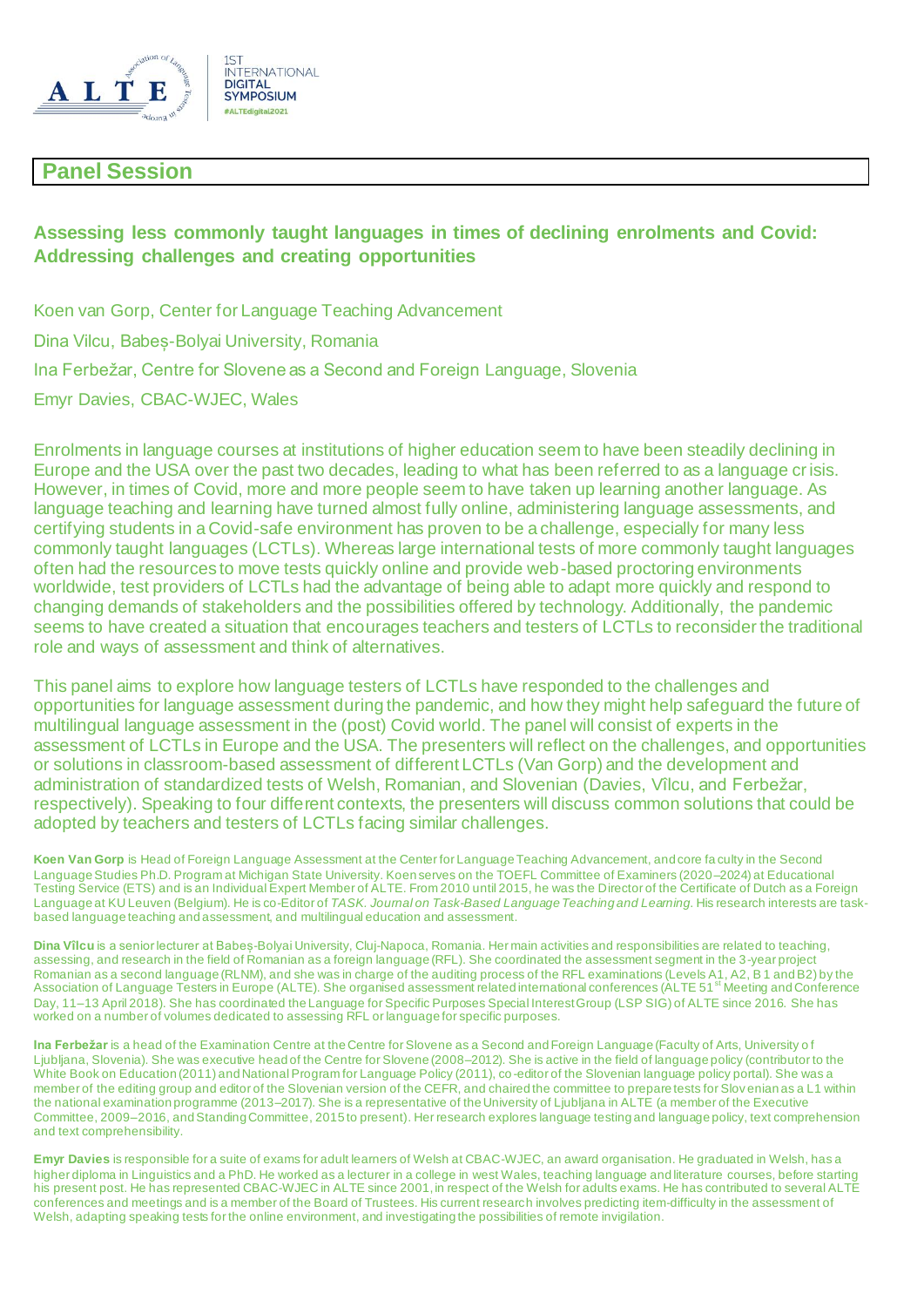

#### **What's the point of assessment? Making it fit for humans**

Amy Devine and Tom Booth, Cambridge Assessment English

The Covid-19 pandemic has disrupted educational systems across the globe, which has required a rapid shift to online teaching and assessment in many contexts. This shift has accelerated reflection on current assessment practices and the need to innovate in order to meet the changing needs of test users.

Nowadays, of course, the scope of what we call 'assessment' stretches far beyond the image of rows of exam candidates taking an exam. Rather than the 'summative' and 'formative' distinction, the principles and practices of assessment can be seen as serving many different purposes in supporting and promoting learning (Jones and Saville 2016).

At Cambridge Assessment English, we explore the possibilities afforded by different forms of assessment meeting different needs and serving different purposes. Many of the products and exploratory projects we work on are digital and focus on integrating learning and assessment. Whereas the temptation might be to start from tried-and-tested types of content and assessment tasks, we are now thinking increasingly differently, retaining our principles of learning-oriented assessment but applying them in more innovative ways to meet the needs of our users.

In this session, we will explore how games-based assessment, gamification and innovative task design can be used in the development of assessments for different purposes. It will be a highly interactive session in which we will share some of our experiences, and participants will be invited to draw on their experience and expertise as well as think in new and creative ways. This will be an opportunity for participants to apply assessment principles to new contexts and opportunities, and perhaps to challenge their usual ways of thinking about assessment.

**Amy Devine** has been working as a Senior Research Manager at Cambridge Assessment English since 2016. She manages research on assessment and learning products including games-based assessments, digital products and examinations for young learners. Her research interests include the role of affective variables in learning, with a particular focus on test-taker emotions, motivation and engagement. Prior to joining Cambridge Assessment English, Amy worked on several funded research projects in education and psychology at the University of Cambridge. She completed a PhD in Psychology at the University of Cambridge in 2018.

**Tom Booth** has been working on digital learning and assessment products at Cambridge Assessment English since 2010. He currently works on integrated learning and assessment in a team that includes software developers, designers and assessment experts, and is particularly interested in how digital assessment and detailed feedback can be embedded into learning products in engaging and impactful ways. Before joining Cambridge Assessment English, he taught English as a foreign language to teenagers and adults.

#### **From watching to reaction and finally to action: A brief history of remote proctoring**

#### Vincent Folny, France Education International

In 2020, the pandemic undoubtedly modified our agendas. It made us understand what was resistant, appropriate, obsolete, or missing in our exams. After a year, it seems interesting to us to analyse the situation concerning proctoring before the crisis, during the crisis and what could be the path followed for the next years. During this presentation, we will examine the procedures and tools that were used before the crisis, what was put in place during the crisis and what we plan to do in the future. Through a brief analysis of risks and opportunities, we will analyse what could explain the decisions of France Education International. We will see that the state of development, the availability and the appropriation of the technology, and the legal and ethical considerations were crucial in explaining our decisions. We will try to analyse why certification bodies should not confuse all technology development with reaction, or reaction with medium- and long-term action. A rational management of these different temporalities is probably necessary to avoid technological ignorance, lack of proportionality with the pandemic reactions or bad management of mediumor long-term strategies.

After studies in France and Canada focused on French as foreign language, assessment and psychometrics, **Vincent Folny** has been working at France Education international (FEI) for 14 years. FEI is the public operator for the Ministry of National Education which is dedicated to the certification of the French language. He oversees and monitors test quality and test development (from content, constructs and measurement perspectives). He has attended ALTE meetings for more than 13 years and has been chair of the Quality Management System (QMS) and the Special Interest Group (SIG) on technology. During the last decade, he acted as an ALTE auditor. Since 2021, he is the chair of the Standing Committee.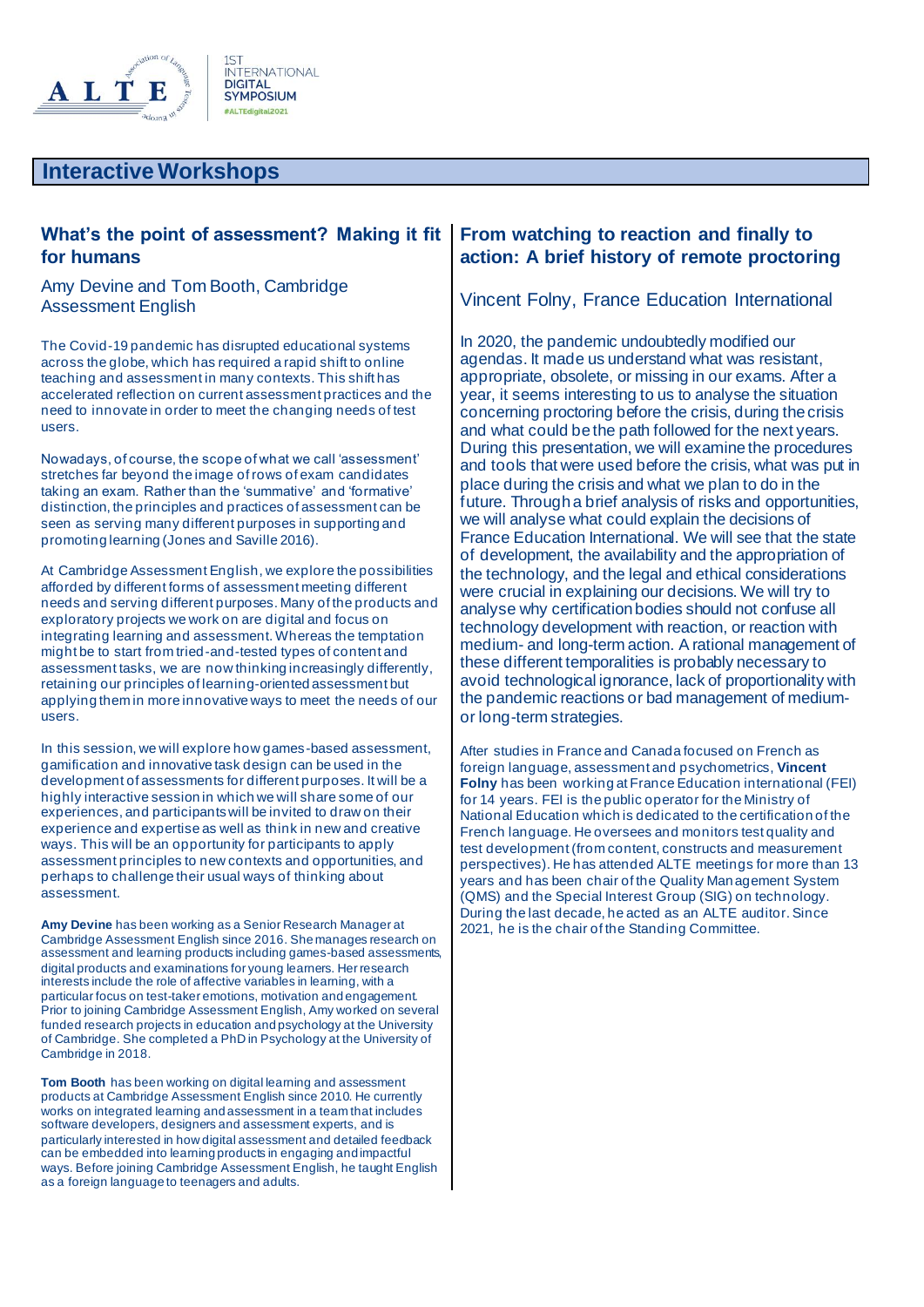

#### **Personalised assessment**

#### Mark Elliott, Cambridge Assessment English

The concept of personalised assessment has an established history. Computer Adaptive Testing (CAT), in which new items are selected on the basis of performance on previous items, has been around since the 1980s, and proved its worth as a means of providing efficient tests tailored to individuals. Modern computational techniques now allow for this approach to be broadened in a number of ways.

I will introduce this workshop by reviewing the history and approaches of CAT and how similar approaches might apply to multidimensional cognitive models. I will then draw a sharp distinction between standardised tests and online adaptive learning for formative learners, and how the latter context permits greater scope for personalisation, focusing in particular on how this might apply to personalisation of the interpretation of assessment results as well as to the item selection process. Finally, I will consider a more radical scope of personalised assessment situated within a wider conceptualisation of assessment which encompasses other forms of evidence-gathering beyond test scores, focusing on the use of corpus linguistics techniques to profile written language to create a benchmarked profile of learner language to complement constructed measures of ability. There will be time for interactive discussion and sharing of experiences from the audience.

**Mark Elliott** is a Senior Assessment Quality and Validity Manager at Cambridge Assessment English, where he primarily works on test design, both in terms of test construct and psychometric properties, and Integrated Learning and Assessment, developing approaches and models to personalised adaptivity and diagnostic models. Within Cambridge Assessment English, he has previously worked in the Assessment division, the production of speaking tests and modified materials for candidates with special requirements, and in Research and Validation, where he was responsible for research into listening and contributed several chapters to volumes in the Studies in Language Testing series. He is also a member of the Automated Language Teaching and Assessment Institute (ALTA), where he is a PhD candidate within the Department of Computer Science and Technology at the University of Cambridge, where his research focuses on adaptive learning systems and accounting for rater variability within examiner-marked essays.

#### **Using data**

#### Andrew Caines, University of Cambridge

I will introduce this workshop with an overview of good practices in data retention, management and analysis for education applications. I will talk generally about educational settings and the importance of good data practices, with a particular focus on language testing scenarios and learning-oriented assessment. I will describe how data analysis can impact language testing services, and give some case studies of data science in practice. For instance, what can we learn about tests and test-takers from data science analyses? How can we use test data to personalise further learning activities and formative feedback for test-takers? What kind of data should we collect in order to make generalisations and continue improving testing techniques? I will underline the link between careful data curation and the successful development of AI systems, and consider the ethical implications therein. We will have time for interactive discussion and sharing of experiences from the audience.

**Andrew Caines** is a Senior Research Associate in the Department of Computer Science and Technology and the Automated Language Teaching and Assessment (ALTA) Institute at the University of Cambridge, UK. He has been with the ALTA Institute since its foundation in 2013, and has published on spoken learner English, natural language processing and machine learning for assessment and teaching purposes, and the development of education technology. He also works on projects relating to spoken English grammar, the automatic detection of grammatical errors in written English, and the listening construct in cognitive terms. He obtained his PhD on innovation in spoken English from the University of Cambridge in 2010 and has had an active publication record since then.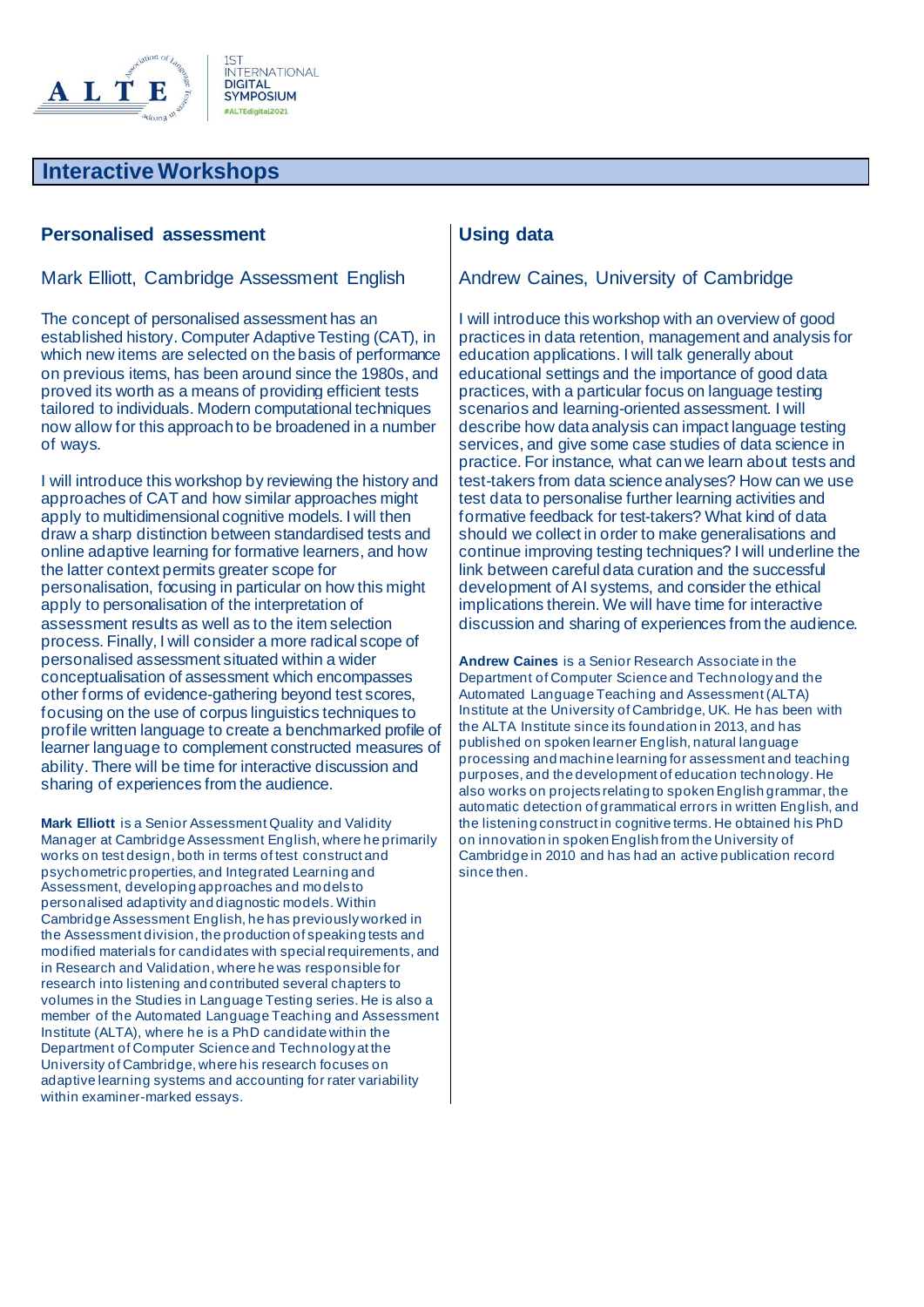

#### **What is reading and writing in the digital world? Redefining constructs for special needs**

Hanne Lauvik and Stine Sørlie, Skills Norway

In 2020, Skills Norway was asked by the Ministry of Education and Research to conduct trials of assistive technology tools for dyslexic candidates in the test of Norwegian for adult immigrants, and to consider amending the regulations for special arrangements to include these tools. This was on the initiative of adult education centres and organisations working to improve conditions for those struggling with dyslexia, who had voiced concerns that dyslexic test takers would not be able to show their full language potential in the reading and writing parts of the test.

Digital tests have the possibility of using a range of different assistive technology tools to support reading and writing. Spell check, grammar check, thesaurus and dictionaries, word prediction, next word prediction, text-to-speech and speech-totext programs, are some examples of tools commonly used in study and work settings today, and not exclusively by those struggling with dyslexia. For language testers, decisions about which tools to permit, if any, are challenging, and will often raise questions about what reading and writing skills in today's digital world are, what we can and should test, and how to do it.

Skills Norway sought to base the decisions about changing the current test regulations not just by evaluating the information gathered from the trials with assistive technology tools, but also by reviewing and questioning existing test constructs and regulations for special needs with regards to validity, fairness and justice. In this workshop we will focus on group discussions about questions that arose in this process of amending special arrangements for the reading and writing test. The workshop will precede a presentation later on in the symposium, where we will present more information about the trials conducted, and the new arrangements offered to dyslexic test takers.

**Stine Sørlie** and **Hanne Lauvik** work at Skills Norway, a directory belonging to the Norwegian Ministry of Education. Skills Norway is responsible for developing the test in Norwegian for adult immigrants, a digital test that measures at Levels A1–C1. They work together to ensure that test takers with special needs have an equal opportunity to document their language skills with good quality tests. An important part of this work is to develop different test alternatives, both digital and penand-paper tests, to address different needs, as well as making sure that the test regulations for special needs are fair and just. They are also responsible for the tests offered to immigrant sign language users, as well as planning and running annual seminars for sign language teachers and raters on assessment of sign language skills according to the CEFR. A recent focus has been to revise and amend the arrangements for dyslexic candidates in digital reading and writing tests.

#### **GDPR and remote proctoring**

#### Ian Hanahoe, Cambridge Assessment

During the Covid-19 pandemic the way students are assessed has changed dramatically and awarding bodies have had to change their processes to accommodate the needs of students. One way of addressing these needs has been the use of remote proctoring, which has inherent risks when it comes to the processing of students' personal information. In order to comply with data protection legislation, it is essential awarding bodies carefully consider the implications of remote proctoring through robust due diligence. This will, more often than not, involve the use of Data Protection Impact Assessments where it will be necessary to consider aspects such as the legal basis for the processing, the use of biometric information and the implications of using human or AI proctoring. This session is designed to give delegates an understanding of these issues.

**Ian Hanahoe** joined Cambridge Assessment in November 2019 as the Data Protection Officer. He has overall responsibility for ensuring Cambridge Assessment is in compliance with data protection legislation around the world through the use of Data Protection Impact Assessments, training of staff, dealing with Subject Access Requests, and providing advice and guidance to colleagues. Before joining Cambridge Assessment, he spent 18 years at the University of Hertfordshire (UH). He supported UH in a number of different legal areas including copyright, intellectual property, corporate law and commercial law he also acted as the Legal Advisor for one of the university's subsidiaries. In 2011 Ian was appointed the Information Compliance Manager for the university dealing with data protection and freedom of information requests. In the lead up to the introduction of the GDPR in 2018, Ian spearheaded the university's preparation for the change in legislation to ensure compliance was maintained, and in March 2018 was appointed the Group Data Protection Officer.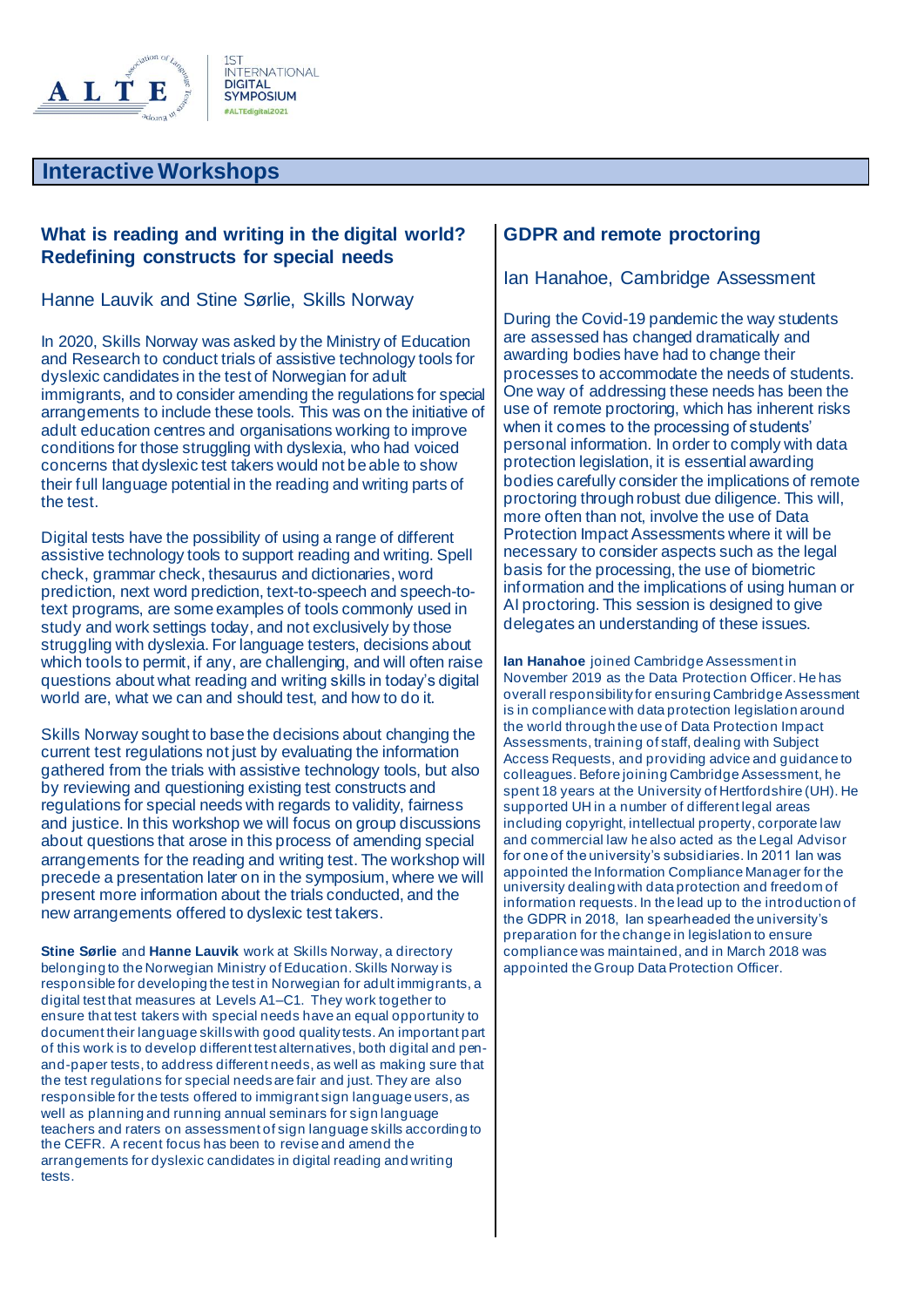

#### **Implications of the CEFR-CV for language assessment**

#### Brian North, Eurocentres Foundation

After briefly reminding participants of updates to the CEFR 2001 descriptors, this talk will outline various implications of the CEFR for language assessment, largely overlooked in 2001 and highlighted more clearly in 2020. This starts with the CEFR model of language use itself, which is complex and integrative rather than linear and Cartesian, emphasising the combination of reception, production, interaction and mediation in natural language use and the *agency* of the user/learner as a collaborative social being ('social agent'). This model presents challenges to language assessment. In fact, after a brief flirtation with both partial competences and integrated skills at the start of the communicative approach, language assessment prefers for operational reasons to focus on single skills and discrete tasks for isolated individual candidates. It is easier to see how collaborative, integrated, action-oriented tasks can be used for classroom formative/continuous assessment with the aid of descriptors (assessment as learning; assessment for learning) than it is to solve the complications caused by assessing individuals in formal examinations (assessment of learning) on the basis of performance in collaborative tasks, where they are constrained at least to some extent by the behaviour and performance of others. This conundrum is perhaps one reason why mediation, where it has been operationalised in assessment (in Germany and Greece), has tended to be restricted to almost mechanical transactional tasks in which one transfers information from one text to another (sometimes across, sometimes within languages/registers). With descriptors for mediating concepts in collaborative interaction, for goal-oriented (online) collaborative interaction, interaction and mediation strategies, as well as for plurilingual comprehension and the mobilisation of a plurilingual repertoire, the CEFR Companion Volume (CEFR-CV) provides a pointer for a possible future direction for the language assessment of digital natives and the assemblages, code alternation and plurilanguaging that is a natural part of online communication.

**Brian North** has been a teacher, project coordinator, course director, development manager and researcher and has collaborated extensively with the Council of Europe. He developed the levels and descriptors for the CEFR in his PhD (*The Development of a Common Framework Scale of Language Proficiency* (2000: Peter Lang)). He co-authored the CEFR, the prototype European Language Portfolio, the Manual for relating examinations to the CEFR, and Eaquals' CEFR Core Inventories (English and French). More recently he coordinated the 2013–2020 Council of Europe project that produced the CEFR Companion Volume and is main editor of the case studies related to it: *Enriching 21st century Language Education: The CEFR Companion Volume, Examples from Practice* (forthcoming, Council of Europe). Other recent publications include: *The CEFR in Practice* (2014: Cambridge Assessment/Cambridge University Press); *Language Course Planning* (with M. Angelova, E. Jarocsz & R. Rossner: 2018: Oxford University Press), and *The Action-oriented Approach* (with E. Piccardo, 2019: Multilingual Matters).

#### **Inclusivity issues in language assessment**

#### Ron Zeronis, Cambridge Assessment English

As language testers, we all recognise how important it is to ensure that the material we put in front of learners and teachers reflects the experiences and identities of all the cultures and social groups we serve. Indeed, we all agree that the elimination of bias in our content and the ways in which we deliver our tests is fundamental to fair and ethical testing. And while established conceptual models such as Weir's socio-cognitive framework have helped testers address these issues from a validity point of view, it's only more recently that the impact of equality, diversity, inclusion and belonging (EDIB) in language assessment has become an explicit part of the conversation. Social and racial justice movements like Black Lives Matter have been instrumental in bringing discussion of EDIB issues into the mainstream. And of course, Covid-19 has had a further impact on how our tests and assessments can be accessed, and who can access them.

This workshop will be an opportunity for us as assessment professionals to discuss these issues in some depth, starting from the point of view that:

• our content has impact. The way that we represent people in our assessments has the power to affect the way that our learners see themselves in the world, how they see each other, and how the world sees them.

our learners include people from every background – ethnic, cultural, linguistic, social, economic, religious – and from across the spectrum of gender identity, sexual orientation, physical ability, neurodiversity, political belief, and personality.

Some of the key questions to be addressed are: • What are the practical ways in which we can identify how our content might create or perpetuate systematic bias or advantage, or contribute to prejudice? • In trying to create content that is authentic, inclusive and representative, how can we make sure that our content does n ot ignore or marginalise any group, that diverse groups are represented, and that representation is authentic? • How can we ensure we use our influence as leaders in our field to challenge prejudice and discrimination? • Do specific language testing contexts (e.g. the language being tested, or the sector or domain of the target users) bring additional or unique challenges?

• What effect has the pandemic had on fairness and accessibility and how can we meet those challenges in a world where how people access and use tests and assessments has been profoundly impacted?

**Ron Zeronis** is the Head of Content Creation at Cambridge Assessment English. His team works closely with Cambridge Assessment English product development and research teams to provide innovative solutions to test content production at Cambridge Assessment English. He has over 17 years' experience in the Assessment unit at Cambridge Assessment English and holds an MA in Applied Linguistics from the University of Leicester.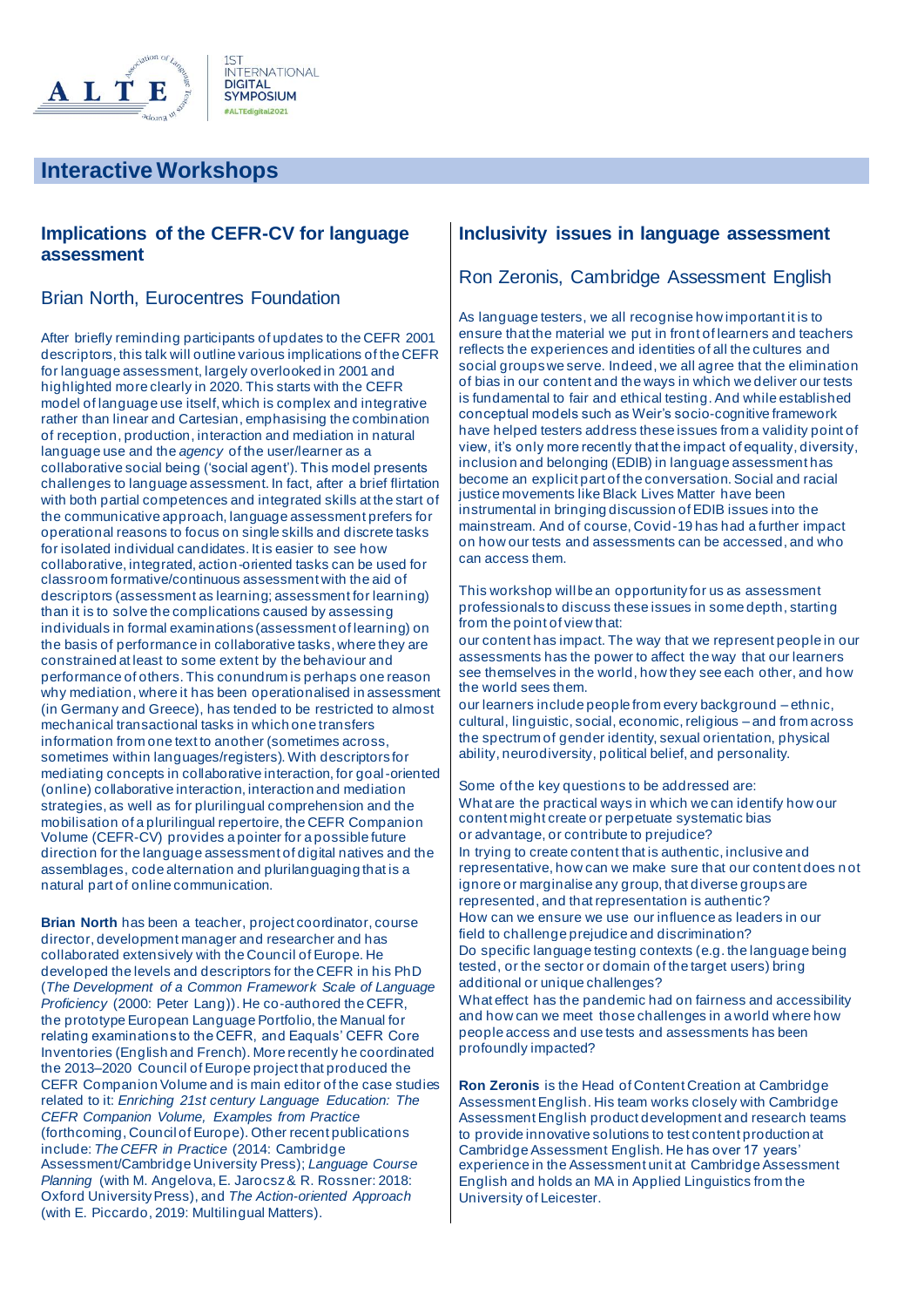

#### **Standard setting in the Covid world**

#### Jane Lloyd, Cambridge Assessment **English**

The practice of standard setting is an established method that language testing organisations use to determine cut scores, pass marks and other grading decisions for their tests. In the last two decades the process has also been used to determine alignment against internationally recognised frameworks such as the CEFR. However, the process is resource heavy and typically involves a group of panellists working together in a room for a long period of time. The Covid world of lockdowns, travel restrictions and an increase in technology use has meant that current ways of carrying out standard setting are no longer possible. Based on a case study of an online standard setting procedure carried out since autumn 2020, this workshop will encourage participants to think how these procedures can still be implemented using digital means in remote and distance settings.

**Jane Lloyd**'s current responsibilities involve working on large-scale educational reform projects with ministries and NGOs, and advising other national test providers on test validation, statistical analysis, impact research, curriculum reform and quality assurance procedures. Before joining Cambridge Assessment, Jane worked in Japan, South East Asia, Turkey and the Middle East as a teacher, trainer and manager in state schools and higher education for over 20 years. Her interests include alignment to the CEFR and other external frameworks, validation and standardisation of tests and curricula at national level, assessment literacy training for non-specialists, and research projects which involve national organisations, ministries or institutions involved in large-scale testing.

#### **What challenges might there be for language assessment in the 2020's?**

Lynda Taylor, Centre for Research in English Language Learning and Assessment, University of Bedfordshire

The first year of the 2020s will undoubtedly be remembered as the Year of Covid-19 – the year when a virus that emerged in one part of the world spread steadily throughout our 'global village' to become a worldwide pandemic, with unforeseen and unimaginable consequences that will have long-lasting effects well beyond the current decade. Like everything else, language testing and assessment across the world suffered unprecedented disruption.

It would be easy to see some of the challenges facing language assessment over the coming decade as resulting directly from the Covid-19 pandemic. In reality, of course, some of these predate the global pandemic and many of us who are involved in language testing and assessment were aware of them well before January 2020.

Three specific areas of longstanding and continuing challenge for language testers relate to: i) our understanding and characterisation of oral communication skills; ii) the role and impact of technology in language test design, delivery and scoring; and iii) the importance of assessment literacy in enabling language tests to contribute positively to the lives of individuals and societies.

This short presentation will consider selected aspects of all three areas of challenge to reflect on how we might conceptualise and address them over the coming decade. We shall consider to what extent the events of the past year have impacted on our perspectives and our resources going forward. How far have the challenges been exacerbated or become more complex due to what happened in 2020? Or is it possible that some challenges are now – or will become – easier to address and to resolve over the coming decade, precisely because of the experience of the past year?

**Lynda Taylor** is Visiting Professor in Language Assessment at CRELLA (Centre for Research in English Language Learning and Assessment), University of Bedfordshire, UK. Her research interests include issues in speaking assessment, the use of qualitative research methodology, and ethical issues, such as assessment literacy and testing accommodations. She has provided expert assistance for language test design, development and revision projects in the UK and overseas. Key publications include the edited volumes *Examining Speaking* (2011) and *Examining Listening* (2013) as well as contributions to peer-reviewed handbooks and journals, e.g. *Handbook of Second Language Assessment* (2016), *Language Assessment Quarterly* (2018). She is currently President of the UK Association of Language Testing and Assessment (UKALTA).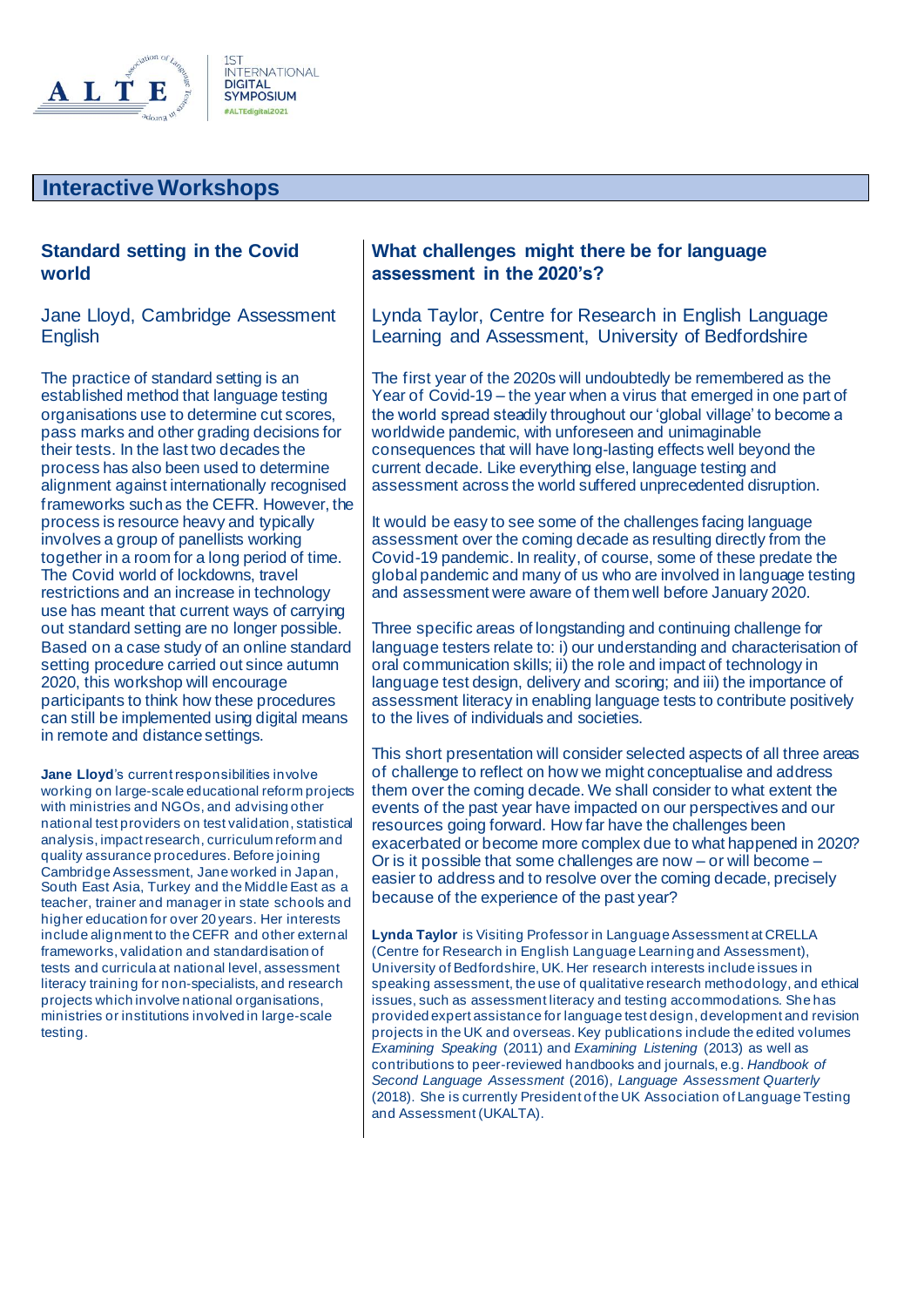

#### **GDPR and automarking**

Ian Hanahoe, Cambridge Assessment **English** 

Automatic marking of exams not only reduces the burden on schools and awarding bodies but can also greatly speed up the assessment process. However, the GDPR includes strict rules on the use of automatic decision making which need to be carefully considered when employing such tools. This session is designed to give delegates an understanding of what the GDPR says about automatic decision making, when it is allowed and what constitutes human intervention and therefore is not considered a solely automatic decision.

**Ian Hanahoe** joined Cambridge Assessment in November 2019 as the Data Protection Officer. He has overall responsibility for ensuring Cambridge Assessment is in compliance with data protection legislation around the world through the use of Data Protection Impact Assessments, training of staff, dealing with Subject Access Requests, and providing advice and guidance to colleagues. Before joining Cambridge Assessment, he spent 18 years at the University of Hertfordshire (UH). He supported UH in a number of different legal areas including copyright, intellectual property, corporate law and commercial law he also acted as the Legal Advisor for one of the university's subsidiaries. In 2011 Ian was appointed the Information Compliance Manager for the university dealing with data protection and freedom of information requests. In the lead up to the introduction of the GDPR in 2018, Ian spearheaded the university's preparation for the change in legislation to ensure compliance was maintained, and in March 2018 was appointed the Group Data Protection Officer.

#### **Let's give teachers a hand**

#### Marie-Therese Swabey

Let's give a big hand to teachers for their flexibility and resourcefulness! What a year it's been and haven't teachers been fantastic?! All over the world teachers turned on a sixpence and moved their classes online, many with little or no training for online teaching. It's been a steep learning curve for us all and we've learnt a lot about technology and about teaching online.

In this workshop, we'll start with a review of some interesting technology teachers can use online to support learning and prepare learners for exams. For example, using the features of different platforms, such as Zoom and Teams, and using digital tools, such as Padlet and Write and Improve, to help learners with listening, speaking and writing tests or using Quizlet for reading, vocabulary and grammar work.

Then we'll talk about next steps and ways to move forward now that we know that online learning is here to stay. There will be a challenge for language testers attending the workshop to think about and discuss ways that they can look after teachers who prepare students to take their exams. We'll focus on things teachers say they are concerned about when preparing learners for exams in online lessons. For example, accessing materials and resources to prepare learners for tests; planning different types of lessons for different tests; keeping online learners motivated; dealing with connection issues; setting tests; trying to replicate exam conditions for learners who are at home; managing practice tests' marking and grading learners' work and assessing learners.

We'll share ideas, experiences and possible solutions to teachers' problems so that they are better able to support learners to be successful in their exams.

**Marie Therese Swabey** has been involved in English language teaching for more than 30 years as a teacher and a teacher trainer. She is a Joint Chief Assessor for Cambridge CELTA courses providing support to new and existing centres. She is Chief Moderator for CELT-S/CELT-P courses and an item writer for the Cambridge Assessment English TKT and OET exams. She has written materials for teachers and teacher trainers for Cambridge Assessment English and Cambridge University Press, including the Cambridge University Press Grammar for Teachers online course and the Cambridge Assessment English Language for Teaching and CELT-S/CELT-P courses. More recently she has been involved in the development of Cambridge Assessment English online courses for teachers on Future Learn including: Exploring the World of English Language Teaching, Teaching English Online, and the Cambridge English Train the Trainer course. She has been the Lead Educator on a number of these courses working with teachers and teacher trainers from around the world.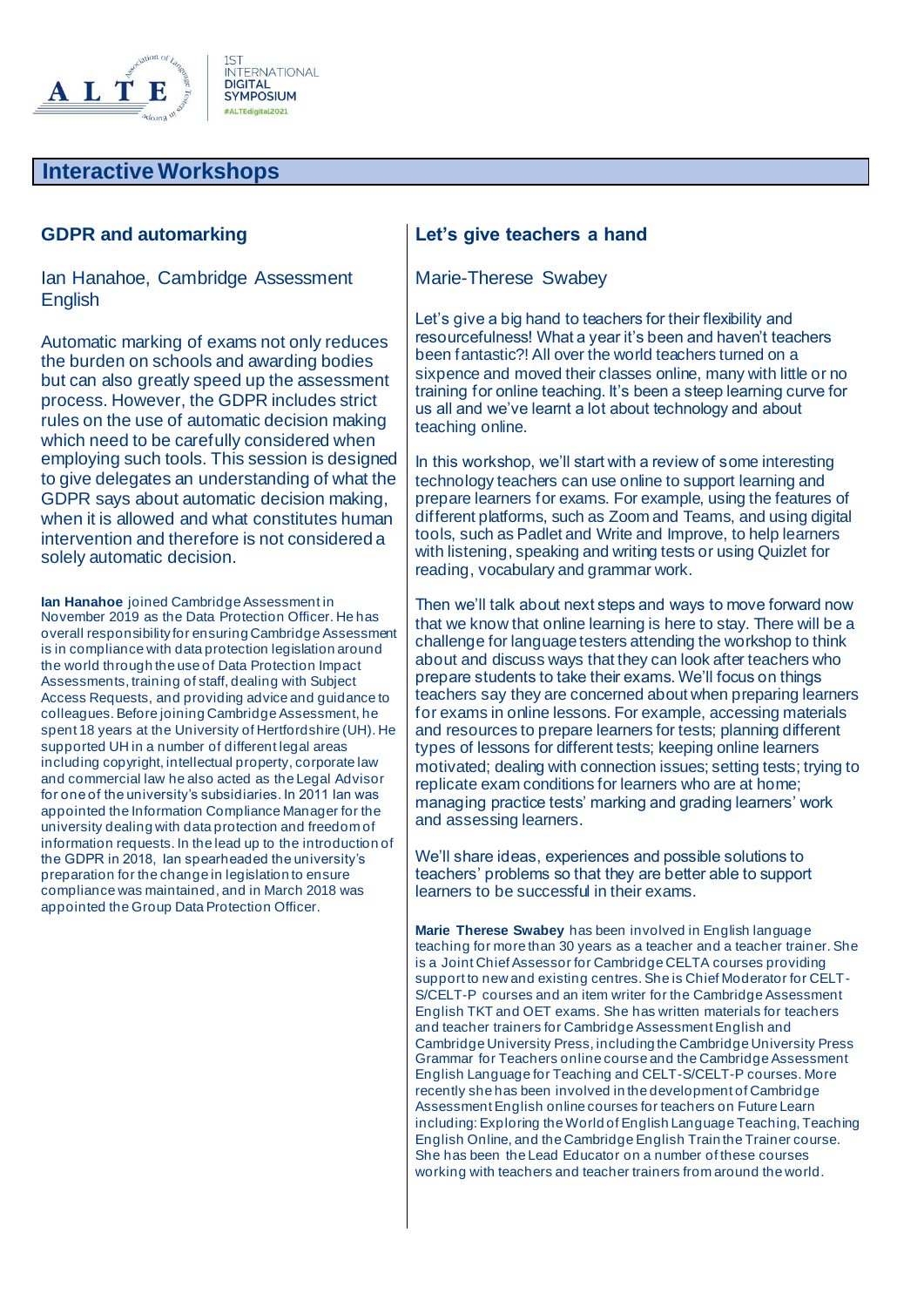

## **LAMI Workshop**

#### **Uneven profiles: What it is and why it is important**

Lorenzo Rocca, ALTE and Council of Europe expert member Cecile Hamnes Carlsen, Western Norway University of Applied Sciences Brian North, Eurocentres Foundation

This workshop focuses on the topic of uneven profiles, a key concept in the CEFR Companion Volume (2020). It is quite natural for language users, first and second language users alike, to have somewhat different levels of proficiency in the different language skills. Many of us can read Shakespeare, few of us can write like him. For those migrants who for different reasons have limited literacy skills, it is common to perform better in the oral skills (listening and speaking) than in the written skills (reading and writing). To give all candidates a fair chance in testing, measuring the different skills in different parts of the test yielding independent scores is therefore an advantage. Many test developers do exactly that. A related question of equal importance, then, is to what extent those who set formal language requirements, like migrations policy makers and employers, set differentiated requirements, demanding higher levels in some skills than in others. There is reason to assume that this possibility is not fully exploited in practice.

This workshop opens with a general introduction to the notion of uneven profiles, given by Brian North, one of the authors of both the CEFR and the CEFR Companion Volume. His introduction will respond to the questions of what uneven profiles are and why it is important to take a differentiated profile approach in assessment.

Following the introduction, workshop participants will be divided into two groups according to their interests. Group 1, chaired by Lorenzo Rocca, will focus on the topic uneven profiles and low literate migrants*.* Participants will work on the basis of two overall scales from the LASLLIAM reference guide for developing two adaptive tasks for low-literate language learners. Group 2, chaired by Cecilie Hamnes Carlsen, will focus on uneven profiles and language requirements within the migration context. Participants discuss issues related to the practical development of listening tasks within a differentiated profile approach.

The workshop will round off with a round table summing up insights from the two working groups.

**Lorenzo Rocca** has a degree in Classics and a postgraduate degree in the Didactics of L2 Italian. After having been a teacher of Italian as a Foreign Language, he worked at the CVCL (Centre for Evaluation and Language Certi fication) within the University for Foreigners of Perugia. His duties ranged from marking and examining to item writing and running seminars for teacher training . Since 2006 he has been responsible for research projects at national and supranational level, focused on connections between teaching and assessment in the migration context; within this focus he has published articles, syllabi for language provision and specific ations for CVCL exams for adult migrants. He has been the chair of Language Assessment for Migrants' Integration (LAMI) in Association of Language Testers in Europe (ALTE) since 2008 and a member of the Council of Europe LIAM project since 2014. In 2019, he assumed the overall responsibility for the activities of the CVCL and in 2020 he was awarded with the national scientific qualification as Associate Professor. He is currently finalizing a long -term project with the Council of Europe – a reference guide for low-literacy migrant learners.

**Cecilie Hamnes Carlsen** is professor in second language acquisition at Western Norway University of Applied Sciences where she teaches and supervises on the topics second language acquisition, language assessment, language policy and multilingualism. Since 1997 she has worked mainly in language testing and validation projects for adult migrants, a work she was in charge of from 2011 to 2017. Her research interests cover topics related to the use and misuse of language tests in the migration context, in the labour market and in education, with a particular focus on the impact of language tests on low-literate adult learners. She is an expert member of ALTE, member of the Standing Committee and co-chair of the LAMI project group.

**Brian North** has been a teacher, project coordinator, course d irector, development manager and researcher and has collaborated extensively with the Council of Europe. He developed the levels and descriptors for the CEFR in his PhD ( *The Development of a Common Framework Scale of Language Proficiency* (2000: Peter Lang)). He co-authored the CEFR, the prototype European Language Portfolio, the Manual for relating examinations to the CEFR, and Eaquals ' CEFR Core Inventories (English and French). More recently he coordinated the 2013–2020 Council of Europe project that produced the CEFR Companion Volume and is main editor of the case studies related to it: *Enriching 21st century Language Education: The CEFR Companion Volume, Examples from Practice* (forthcoming, Council of Europe). Other recent publications include: *The CEFR in Practice* (2014: Cambridge Assessment/Cambridge University Press); *Language Course Planning* (with M. Angelova, E. Jarocsz & R. Rossner: 2018: Oxford University Press), and *The Action-oriented Approach* (with E. Piccardo, 2019: Multilingual Matters).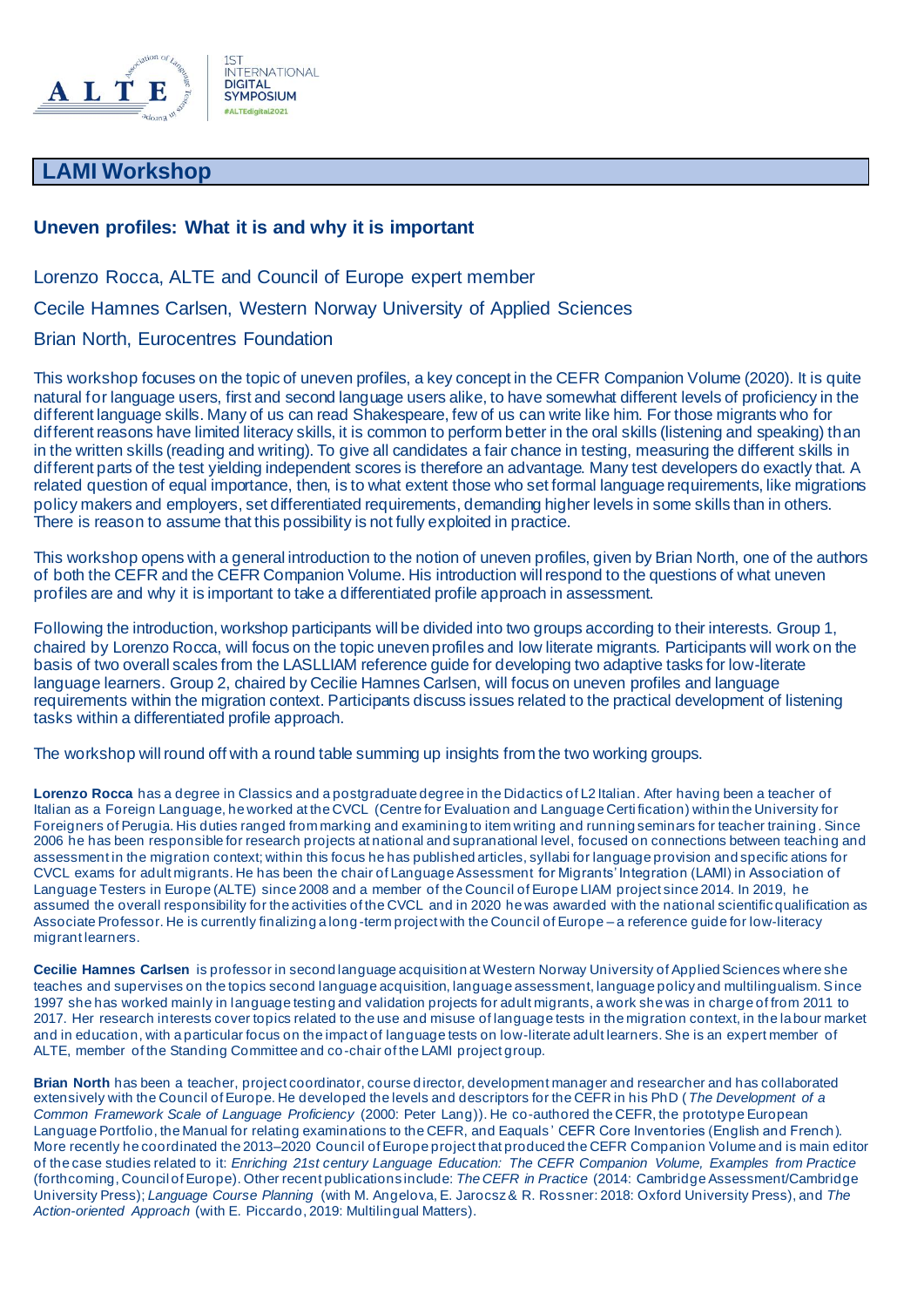

#### **Measuring cognitive processes in assessment contexts – the case of eyetracking**

Elaine Schmidt, Cambridge Assessment English

Research in language assessment and testing has largely concentrated on analysing output, i.e. learners' writing or speech, or results of multiplechoice or written answers in listening and reading tasks. While discussions of cognitive validity of assessment tasks have become more frequent over the last few years, actual experimental data looking at cognitive processing are sparse. Eye-tracking can be used to tap into underlying cognitive processes which questionnaires and other written or oral responses cannot capture since these are by necessity influenced by deliberation. Furthermore, the few studies which have used eye-tracking tools in assessment contexts often analysed the data in a qualitative way by looking at retrospective think-aloud reports from participants. Thus, despite using a tool to investigate *underlying* cognitive processing that most readers are unaware of, many studies have focused on using eye-tracking to analyse subjective deliberations and attention-driven bottom-up processes (which also require the studies' subjects to display a certain level of meta-awareness).

This talk provides an overview of eye-tracking methodologies, explaining how they work, their limitations and the value they have added to the language processing and learning research of first and second language learners. Finally, we will discuss the possibilities and potential of using eyetracking in a language assessment context, specifically in the evaluation of processing load and the development of test materials.

**Elaine Schmidt**'s research focuses on cognitive aspects of language processing and learning using eye-tracking and electroencephalography (EEG). She obtained her PhD in phonetics and bilingual language acquisition from the University of Cambridge. After her PhD she worked on cognitive processes of L1 and L2 speech perception in Sydney, Australia, and again back at Cambridge. Half a year ago, Elaine then joined Cambridge Assessment where she brings her expertise in eye-tracking and EEG in second language learning to an assessment context.

## **Optimiser l'arbitrage grâce à la notation automatique**

Dominique Casanova, Le français des affaires, CCI France Education

Depuis plusieurs années, on constate une tendance à la numérisation des tests de langue, et la pandémie mondiale a renforcé cette tendance. Il devient en effet compliqué, voire impossible, de rassembler de grands nombres de candidats dans une même pièce ou d'échanger physiquement des livrets de tests avec les candidats, voire simplement de les acheminer. Les tests au format numérique offrent la possibilité aux centres de passation d'organiser des sessions multiples, à effectifs limités, en se jouant des frontières. La surveillance à distance permet même, dans certains contextes, d'organiser des tests au domicile des candidats.

Au-delà de ces aspects organisationnels, les tests au format numérique permettent de récupérer des informations supplémentaires sur la passation des épreuves, comme le temps passé sur chacune des questions ou la dynamique de saisie des productions écrites. La passation au format numérique des épreuves d'expressions permet aussi de constituer aisément des corpus de productions de candidats, qui peuvent dès lors être exploités à des fins de recherche ou d'amélioration de la qualité des tests.

Ainsi, le développement des outils et recherches en traitement automatique des langues et en intelligence artificielle rendent relativement aisé le développement de systèmes de notation automatique, au-delà de la langue anglaise. Certes, de tels outils doivent encore faire leur preuve et la question de la validité de leurs résultats reste posée. Mais on peut dès à présent leur trouver une place aux cotés des humains. Ils peuvent, par exemple, servir de garde-fou pour déclencher des contrôles d'évaluations ou permettre d'automatiser certaines décisions d'arbitrage en cas d'écart entre évaluateurs.

Dans cette présentation nous exposerons les travaux menés par *Le français des affaires* pour développer un système de notation automatique des épreuves écrites de tests de langue française et l'utilisation qui est envisagée de cet outil pour renforcer le monitorage des évaluations et la fidélité des scores délivrés au test.

**Dominique Casanova** est responsable du développement scientifique au *Français des affaires*, établissement du groupe *CCI France Éducation*. Ingénieur en informatique et mathématiques appliquées, il a vécu dix ans au Maroc où il a notamment dirigé les cours de langue de l'Institut français de Rabat. Coprésident du groupe de travail *Technology in Language Assessment* au sein de l'association ALTE, ses principaux centres d'intérêt sont la psychométrie et l'utilisation des technologies numériques dans l'évaluation, notamment le traitement automatique des langues et l'intelligence artificielle. Ses contributions scientifiques sont disponibles à l'adresse https://www.researchgate.net/ profile/Dominique\_Casanova/contributions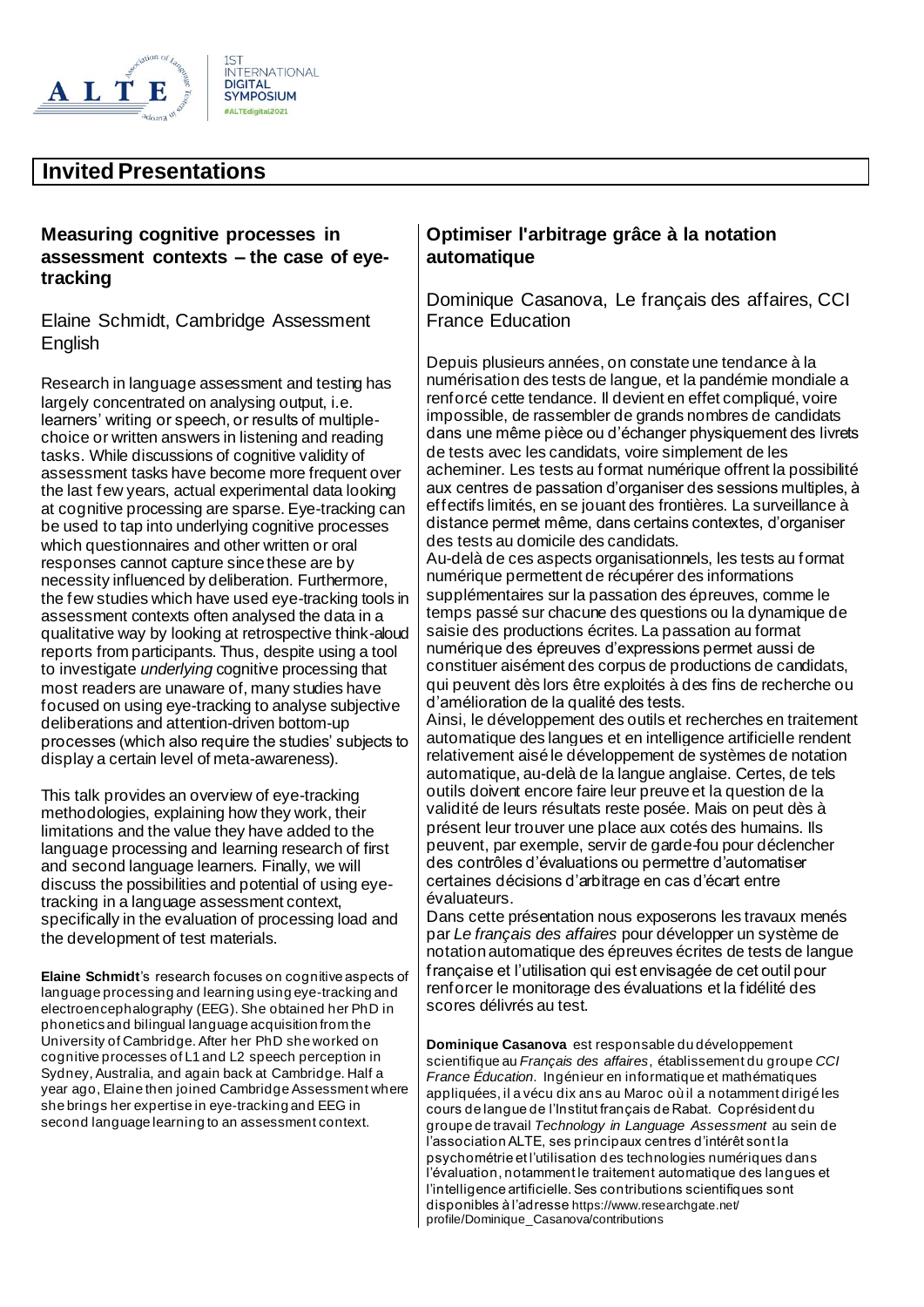

#### **Helping or hindering? The opportunities and challenges of assessing interactional skills using video-call technology**

Evelina Galaczi, Cambridge Assessment English Hye-won Lee, Cambridge Assessment English Mina Patel, British Council

How can we harness technology to enhance the development and assessment of interactional skills?

There is no easy answer to this question since technology can have both an expansive and a reductive impact on speaking assessment. It can support new task types and modes of delivery, but it can also narrow the test construct (Chapelle and Douglas 2006). To leverage technology to the benefit of the learner, we need to look beyond speaking tests that only rely on one-way monologic responses to computer-delivered prompts. We need to think through the possibilities and the pitfalls of using technology to enhance tests of interactional competence.

This presentation will explore how we can use technology in speaking assessment without detriment to the interactional nature of tests. We will start with an overview of the evolution of the interactional competence construct and the current state of knowledge about and understanding of this construct, followed by the discussion of some of the key challenges in assessing interactional competence. We will then turn to the role of technology in the assessment of interactional competence and present a research study of a video-call speaking test used in an international highstakes environment. A four-phase programme of work involving 595 testtakers in seven international locations investigated video-call speaking tests and how similar or different they are from in-person face-to-face tests. We will present data on test scores, language functions and examiner and test-taker perceptions, and analyse the key similarities and differences between in-person and video-call test modes.

The session will conclude by looking at the fundamental questions that need to be addressed empirically as part of the validation of video-call speaking tests, and the insights such empirical investigations can offer for the emerging construct of online interactional competence.

**Evelina Galaczi** is Head of Research Strategy at Cambridge Assessment English. She has worked in language education for over 25 years as a teacher, teacher trainer, materials writer, researcher and assessment specialist. Her areas of interest and expertise are in speaking assessment, the integration of digital technologies with assessment and learning, and developing assessment literacy. She holds Master's and Doctorate degrees in Applied Linguistics from Columbia University, USA.

**Hye-won Lee** is Senior Research Manager at Cambridge Assessment English where she conducts research projects related to new generation assessments and new products. Before joining Cambridge English, she gained extensive experience developing and validating digital assessments at leading organisations based in the USA. She holds a PhD in Applied Linguistics and Technology from Iowa State University. Her current work focuses on the use of video call technology in speaking tests and the proficiency model of language ability in data-driven diagnostic assessment.

**Mina Patel** is Assessment Research Manager with the Assessment Research Group at the British Council. Her background is in English language teaching and training. She has worked in the UK, Greece, Thailand, Sri Lanka and Malaysia as a teacher, trainer, materials developer and ELT projects manager and has extensive experience working with Ministries of education in East Asia. Her interests in language testing and assessment lie in the areas of language assessment literacy and the impact of testing and assessment. She is currently a PhD student with CRELLA at the University of Bedfordshire, UK.

#### **'I teach in a non-traditional way so I need non-traditional assessment': Teachers' assessment beliefs and practices in virtual exchange**

Anna Czura, Autonomous University of Barcelona Melinda Dooly, Autonomous University of Barcelona

Telecollaborative or virtual exchanges (VE), entail the 'engagement of groups of students in online intercultural exchange, interaction and collaboration with peers from partner classes in geographically distant locations, under the guidance of educators and/or expert facilitators'(INTENT project; Position paper; Virtual Exchange in the European Higher Education Area, 2014). VE often takes place in a multilingual setting, in which students use two or more languages to communicate. In light of students' limited mobility, particularly visible in the time of the pandemic, online intercultural exchange at schools and tertiary levels contributes to broadening the scope of internationalisation at home and internationalisation of the curriculum. Despite the growing popularity of VE projects in FL education around the world, there is an acute shortage of empirical evidence and practical publications alike on the topic of assessment in this mode of education. As an inherent element of any VE project, assessment poses a considerable challenge as it is 1. culturedependent and, hence, largely determined by an educational and institutional context; 2. multifaceted – embracing not only linguistic but also intercultural and technical components; and 3. of dynamic, interactive nature, and hence unpredictable.

In this presentation, we provide an overview the ASSESSnet project – a mixed-methods research project which aims to explore teachers' beliefs about assessment and analyse the objectives, process and content of foreign language assessment in virtual contexts at tertiary level. Our main emphasis will be placed on presenting the results of the questionnaire and interviews with teachers that focused on their current assessment practices and assessment tools. The findings will be used to open up discussion regarding promising practice and potential training resources and practical recommendations regarding VE assessment.

**Acknowledgements**: This project has received funding from the European Union's Horizon 2020 research and innovation programme under grant agreement No 845783.

**Anna Czura** is a MSCA-IF Postdoctoral Researcher at the Education Faculty of the Universitat Autònoma de Barcelona (Spain). Her teaching and research interests centre on foreign language assessment, telecollaboration at tertiary level, teacher education, student teaching abroad and CLIL. She is an expert for the Ministry of Education in Poland and a member of the GREIP (Research Center for Plurilingual Teaching & Interaction) research group.

**Melinda Dooly** holds a Serra Húnter fellowship as teacher and researcher at the Education Faculty of the Universitat Autònoma de Barcelona (Spain). She teaches English as a Foreign Language Methodology (TEFL) and research methods courses, focusing on telecollaboration in education at both undergraduate and graduate levels. Her principal research addresses technologyenhanced project-based language learning in teacher preparation. She is co-editor of the book series Telecollaboration in Education (Peter Lang), with Robert O'Dowd.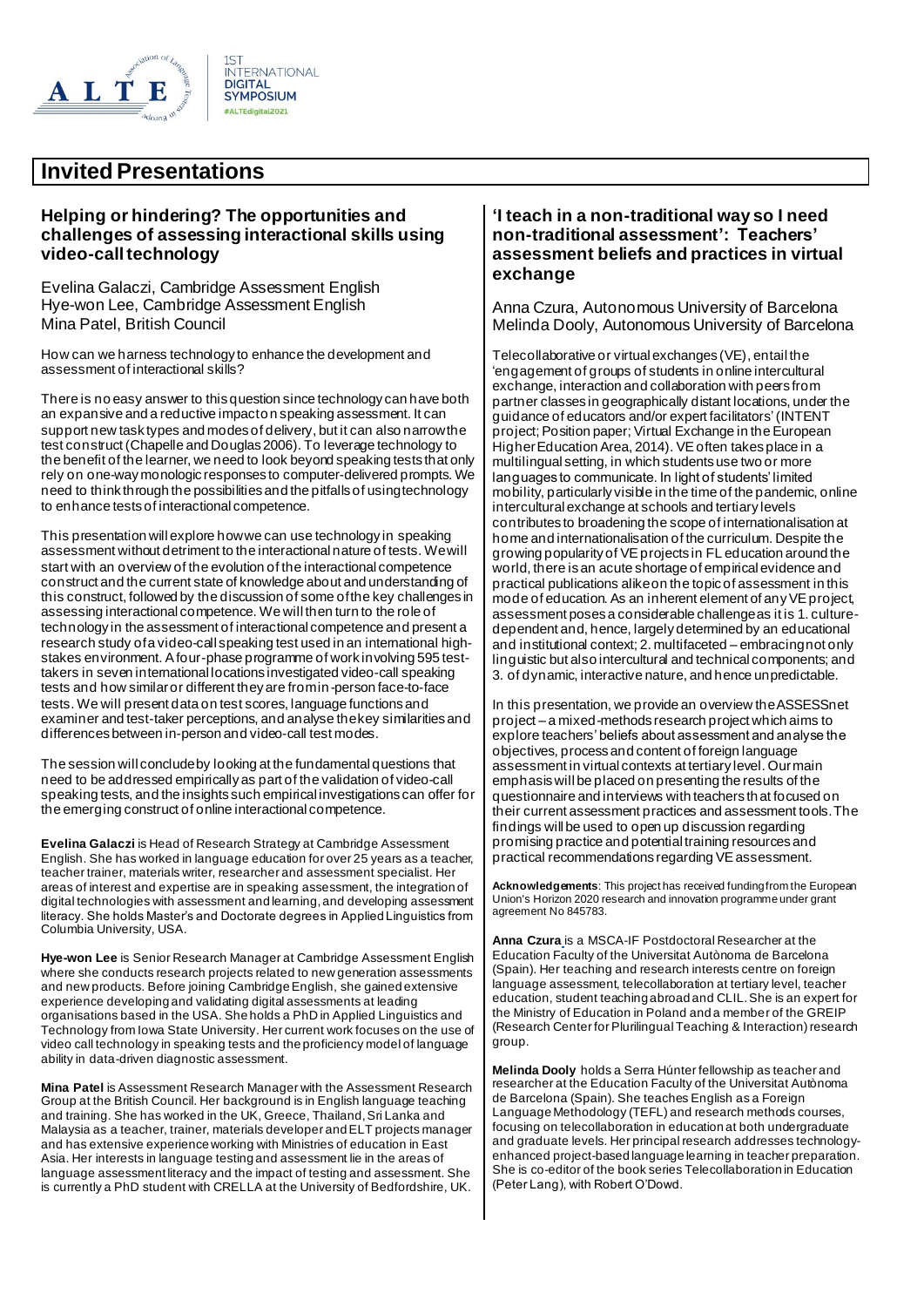

#### **Portuguese as a Foreign Language in China: testing challenges in future regarding contexts, profiles and pandemic restrictions**

Catarina Gaspar, University of Lisbon Maria José Grosso, University of Lisbon Milena Sousa, CAPLE

The teaching and learning of Portuguese as a Foreign Language (PFL) in China is growing with an increasing number of universities and institutions offering Portuguese language courses integrated (or not) in degree tracks, master and/or doctorate ones, the latter provided mainly by Macao and by some institutions in China. Although the Portuguese language is a 'small language', when compared to other languages such as English, it is also a strategic and attractive one for many students looking for professional opportunities in the globalised routes that cross the Portuguese speaking countries, like Brazil, Angola or Mozambique, among others. First, we intend to discuss if this context demands the growth of the available places to apply for the PFL international certificates. Moreover, our aim is to identify the challenges of testing PFL in China, concerning the academic, technological and sociocultural contexts, and the profile of Chinese students. In 2020-2021, the COVID-19 pandemic situation posed new challenges to the PFL testing for the Chinese audience due to travel restrictions and the suspension of international academic mobility programs. We aim to make a preliminary analysis of how this affected the PFL testing. Thus, this paper intends to provide a first overview of the challenges and new directions that testing of the PFL should take in the future in China, namely, how can new technologies offer solutions to fulfil the assessment and learning needs of this audience and guarantee that PFL testing is in line with PFL teaching and learning.

**Catarina Gaspar** teaches in the University of Lisbon (UL) since 2000; she works in the Post-Graduation in PFL/PL2 and Director of the MA in PFL/L2. In the past, was sub-director in CAPLE (2009-2013). She holds a PhD in Latin Linguistics (2009). Among her research interests are sociolinguistics, language assessment, and learning and teaching. She presented papers in international conferences and is the author of articles and book chapters. Now she is in charge of the seminar 'Teaching, Learning and Assessment'.

**Maria José Grosso** is Associate Professor in the University of Lisbon, and since 2012, she is Invited Professor in the University of Macau. She was Director of the CAPLE (2009-2012). She holds a PhD in Applied Linguistics (2000). Her areas of study and teaching focus on Applied Linguistics to the Teaching of Portuguese (FL/L2) and benchmarks in the areas connected to it, including teaching, learning, assessment (FL/L2), disclosure policy and language teaching and intercultural studies.

**Milena Sousa** is researcher and senior office of CAPLE since 2002. She has bachelor in Linguistics (2002) and Post-graduation in teaching PL2. She has been working in language testing for 15 years in Test Administration, test construction, item writer, test analysis; communication with exam centres and general stakeholders. She is also teacher of PFL in Universidade de Lisboa, teaching Erasmus language courses and PFL general courses.

#### **Automarking as a supplementary tool for arbitration between raters**

Dominique Casanova, Le français des affaires, CCI France Education

In recent years, there has been a trend towards the digitalization of language tests, which has been reinforced by the global pandemic. It has become complicated, if not impossible, to gather large numbers of candidates in the same room or to physically exchange test booklets with candidates, or even simply to ship test material. Digital tests offer the possibility of avoiding having test material cross international borders as well as the need for physical contact. Remote proctoring even makes it possible to organize at-home tests for candidates.

Beyond these organizational aspects, digital tests make it possible to collect additional information during test-taking, such as the time spent on each question by a candidate or the dynamics of his typing during writing tests. Offering digital tests for writing or speaking also makes it easy to build up corpora of candidate productions. Such corpora can then be used for research purposes or to improve the quality of the tests.

The development of tools and research in natural language processing and artificial intelligence make it feasible to develop automatic rating systems beyond the English language. Of course, such tools have yet to prove themselves and the question of the validity of their results remains open. But they may find a place alongside humans. They can, for example, serve as a safeguard to trigger rating controls or allow the automation of some arbitration decisions in the event of a discrepancy between raters.

In this communication we will present the work carried out by *Le français des affaires* to develop an automatic scoring system for written examinations in French language tests and the intended use of this tool to strengthen the monitoring of ratings and the reliability of test scores.

**Dominique Casanova** is the head of scientific development at Le français des affaires/French for Business, an establishment of the CCI France Education group. An engineer in computer science and applied mathematics, he lived in Morocco for 10 years, where he notably managed the French Institute's language centre in Ribat. He is Co-chair of the Technology in Language Assessment SIG group within ALTE, and his main areas of interest are psychometrics and the use of digital technologies in assessment, notably natural language processing and artificial intelligence. His scientific contributions are available at https://www.researchgate.net/ profile/Dominique\_Casanova/contributions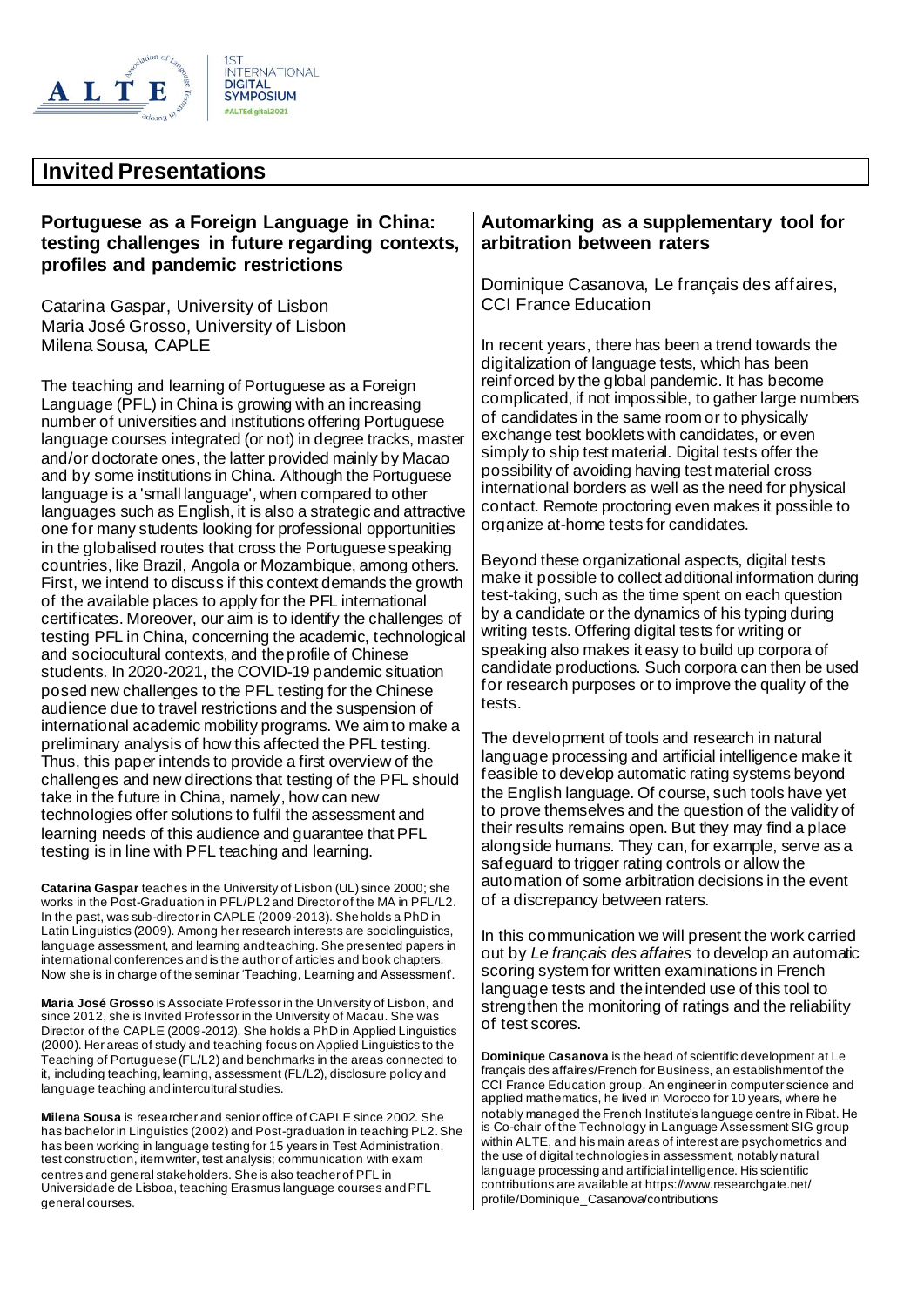

#### **Social justice and structural racism: the role of language, language tests and language testers**

Cecilie Hamnes Carlsen, Western Norway University of Applied Sciences

Over the past decades, the professional field of language testing and assessment has made significant advancements. Methodological improvements, like Item Response Theory (IRT) and multi-faceted Rasch analysis, enable language testers today to largely overcome challenges of rater inconsistency, item bias and lack of consistency across test administrations – all severe threats to test-related fairness (McNamara and Knoch 2012). Parallel to these professional improvements, however, we have witnessed an increasing use of language test scores as the basis of very high-stakes decision regarding an individual's human and democratic rights – such as the right to residency, family reunification, citizenship, labour, education and housing (Bruzos et al 2018, Rocca et al 2020). Hence, while professional language testing has overcome problems related to *fairness*, challenges related to *justice* are more pressing than ever. In this presentation I explore the concept of *structural racism* (Bangstad 2021, Midtbøen 2021) as a barrier to social justice in the migration context. After an introduction to this concept and its relevance, I turn to the main question addressed in the presentation: what role does language, language tests and language requirements play in structural racism? And moreover, what is the responsibility of professional language testers in preventing test scores influencing policies and practices in a way that leads to social injustice? In the presentation, I argue that language testers in a Post-Covid world have a professional responsibility to address test misuse and social injustice, the persisting challenge facing our field today. How this can be done in practice is illustrated by reference to the *language test activism model* (Carlsen and Rocca, forthcoming).

**Cecilie Hamnes Carlsen** is professor in second language acquisition at Western Norway University of Applied Sciences where she teaches and supervises on the topics second language acquisition, language assessment, language policy and multilingualism. Since 1997 she has worked mainly in language testing and validation projects for adult migrants, a work she was in charge of from 2011 to 2017. Her research interests cover topics related to the use and misuse of language tests in the migration context, in the labour market and in education, with a particular focus on the impact of language tests on low-literate adult learners. She is an expert member of ALTE, member of the Standing Committee and co-chair of the LAMI project group.

#### **Hybrid marking – combining human examiners and automated assessment**

Edmund Jones, Cambridge Assessment English Mark Brenchley, Cambridge Assessment English

The last decade has seen a marked increase in the development and use of automated assessment systems in educational settings. One of the central considerations regarding such systems is the extent to which they can be used without compromising the reliability of the scores given to candidates.

In this talk, we will provide an overview of one response to this consideration. This is the 'hybrid marking' model that Cambridge English is now using to mark the Linguaskill Speaking exam, a computer-delivered oral English test. In operation since July 2020, this model determines whether the score that a candidate receives should be that of a certified examiner or that of the Linguaskill Speaking automarker. If the model is confident that an examiner would give an equivalent (i.e. sufficiently similar) score to the automarker, then the candidate is awarded the automarker score; otherwise, the response is instead passed to an examiner and the candidate is awarded the examiner's score.

We will discuss the principles and operational mechanics of the model, focusing on how the model is designed to set a minimum standard that ensures robust assessment while also allowing for further improvements in the underlying automarker. We will describe our core evaluation criteria, explaining how they differ from other automarking approaches, and provide evidence for the effectiveness of the model. We will also offer some details of the Linguaskill Speaking automarker itself, known as 'CASE', discussing how it is designed and developed as an NLP system.

**Edmund Jones** holds a PhD in computational statistics from Bristol University. As a Senior Research Manager at Cambridge Assessment English, he manages research related to computer-based tests, automated assessment, and detection of malpractice. He provides expertise in quantitative research methods for benchmarking and impact assessment projects for governmental education ministries. Previously he worked in the Department of Public Health and Primary Care at Cambridge University on statistical modelling of cardiovascular disease. He has also worked in Japan as an English teacher and a translator.

**Mark Brenchley** holds a PhD in education from the University of Exeter. As a Senior Research Manager at Cambridge Assessment English, he manages research in the areas of writing, lexico-grammar, and auto-marking systems. He has a special focus on the development and application of corpora and corpus-based methodologies, managing both the Cambridge Learner Corpus and the Cambridge English Profile Corpus. For his PhD, he explored the development of spoken and written syntax in L1 English students. Following his PhD, he co-developed the Growth in Grammar Corpus, a novel corpus of student writing that covers the primary and secondary phases of the English education system. He has also taught in the English education system across a variety of contexts for many years, both mainstream and non-mainstream.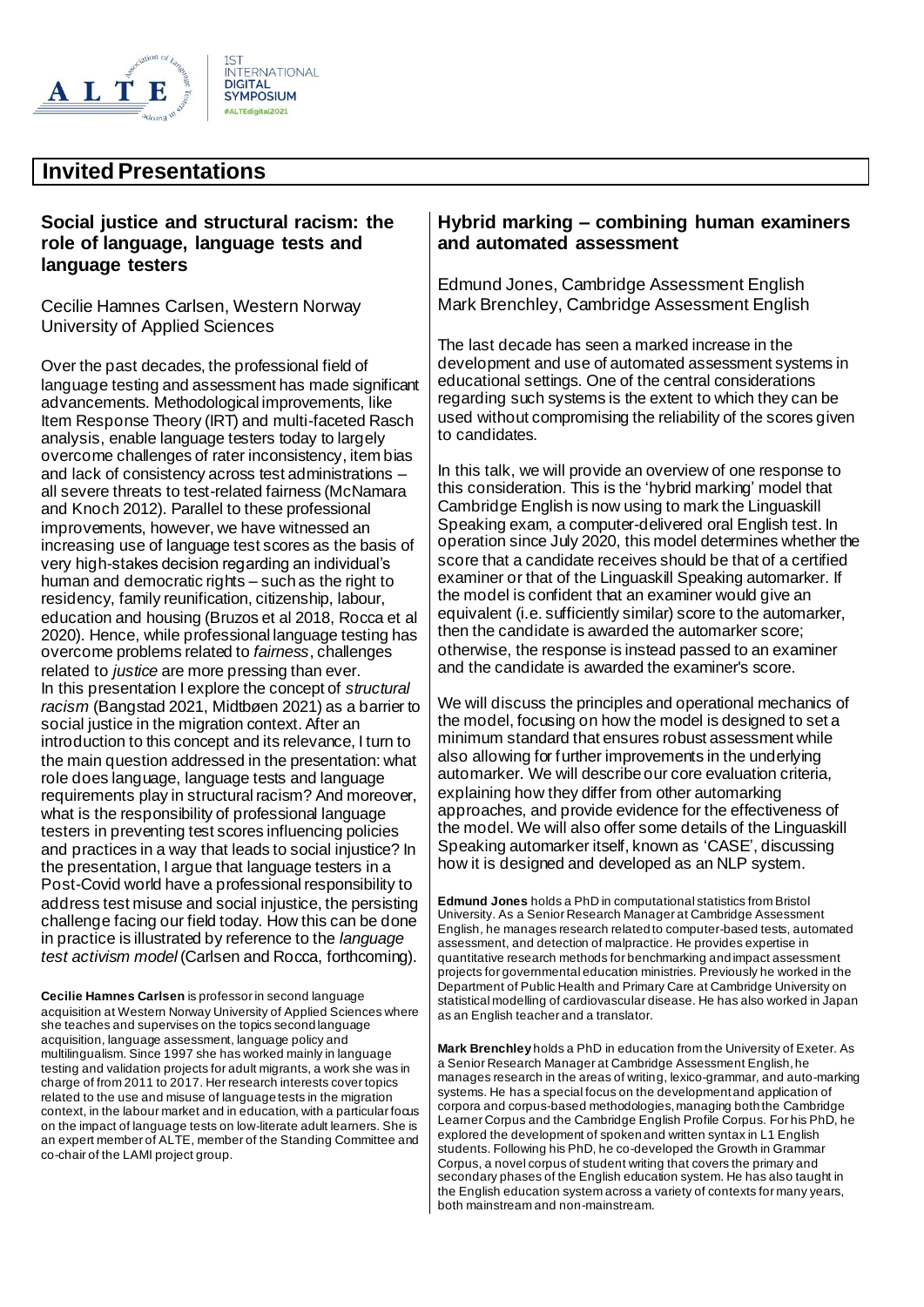

## **Impacto del COVID en el presente y el futuro de los exámenes de dominio del Instituto Cervantes**

Javier Fruns Gimenez, Instituto Cervantes Ines Soria Pastor, Instituto Cervantes

Como a todas las instituciones certificativas, el COVID-19 ha obligado al Instituto Cervantes a repensar la forma de administración de sus exámenes de dominio. Las decisiones se han tomado en función de las características de cada examen, tanto con respecto a cómo se administraban como a la naturaleza del certificado que proporcionan.

• *Diplomas de español DELE*. Los exámenes para la obtención de los DELE se organizan en convocatorias masivas en centros de examen autorizados y se administran en papel. Durante 2020 se han implementado las siguientes medidas: Administración de las pruebas orales por ordenador con el candidato en el centro de examen; Proyección del material de las pruebas de expresión e interacción orales.

• *Servicio Internacional de Evaluación de la Lengua Española (SIELE).* SIELE es un examen multinivel por ordenador, que seadministra mediante un sistema de citas individuales en centros de examen autorizados. A raíz de los confinamientos, se ha desarrollado un sistema de administración en remoto para evitar el desplazamiento a los centros de examen.

• *Prueba de conocimientos constitucionales y socioculturales de España (prueba CCSE)*. Aunque no se trata de un examen de dominio lingüístico, constituye un requisito para solicitar la nacionalidad por residencia y es elaborado por el Instituto Cervantes. Se trata de una prueba 25 ítems de opción múltiple seleccionados de un banco de 300 ítems. Debido a la crisis sociosanitaria, se ha configurado un sistema de administración por citas y de administración por ordenador y en remoto.

En la ponencia analizaremos estas medidas y otros posibles desarrollos en el futuro.

#### **Javier Fruns Giménez**

Javier Fruns es Responsable de la Unidad de Certificación Lingüística del Instituto Cervantes. Ha participado en el diseño y la elaboración de los exámenes DELE y SIELE, así como en la elaboración de los cursos para examinadores. Regularmente imparte cursos sobre evaluación de lenguas en universidades y escuelas oficiales de idiomas. Javier es doctor en Letras por la Universidad de Massachusetts y licenciado en Filología HIspánica.

#### **Inés Soria Pastor**

Inés Soria es Jefa del Departamento de Certificación y Acreditación del Instituto Cervantes. Ha coordinado el diseño de los exámenes DELE vinculados al *MCER* y ha dirigido la creación de los cursos para examinadores. Inés ha liderado el equipo del Instituto Cervantes en el desarrollo del examen SIELE y ha participado en la puesta en marcha del sello SICELE. Es miembro del Grupo de Interés en la Evaluación de Lenguas en España. Inés es máster en Enseñanza de ELE por la Universidad Nebrija y licenciada en Filología Hispánica.

#### **Adaptive testing: New challenges in assessment. Case study of esPro**

Marta García, Universidad de Salamanca Yiannis Papargyris, LanguageCert

LanguageCert USAL esPro is a manifestation of the inextricable link between assessment and technology. Although the test was originally developed as a paper-based test, it is now available as a computer-adaptive, online-proctored exam. In this talk, we trace the challenges we had to overcome in order to ensure that the recently developed adaptation maintained the long-established principles of assessment development.

**Marta García** is a Spanish as Foreign Language teacher in Cursos Internacionales de la Universidad de Salamanca and responsible for the LanguageCert USAL esPro test. She holds a BA in German Studies, a Master's Degree in Teaching Spanish as a Foreign Language and a Doctorate in Spanish Philology, all of them from the University of Salamanca.

**Yiannis Papargyris** works for LanguageCert as Language Assessment Development Manager He holds a PhD from the University of Birmingham and is a Chartered Educational Assessor.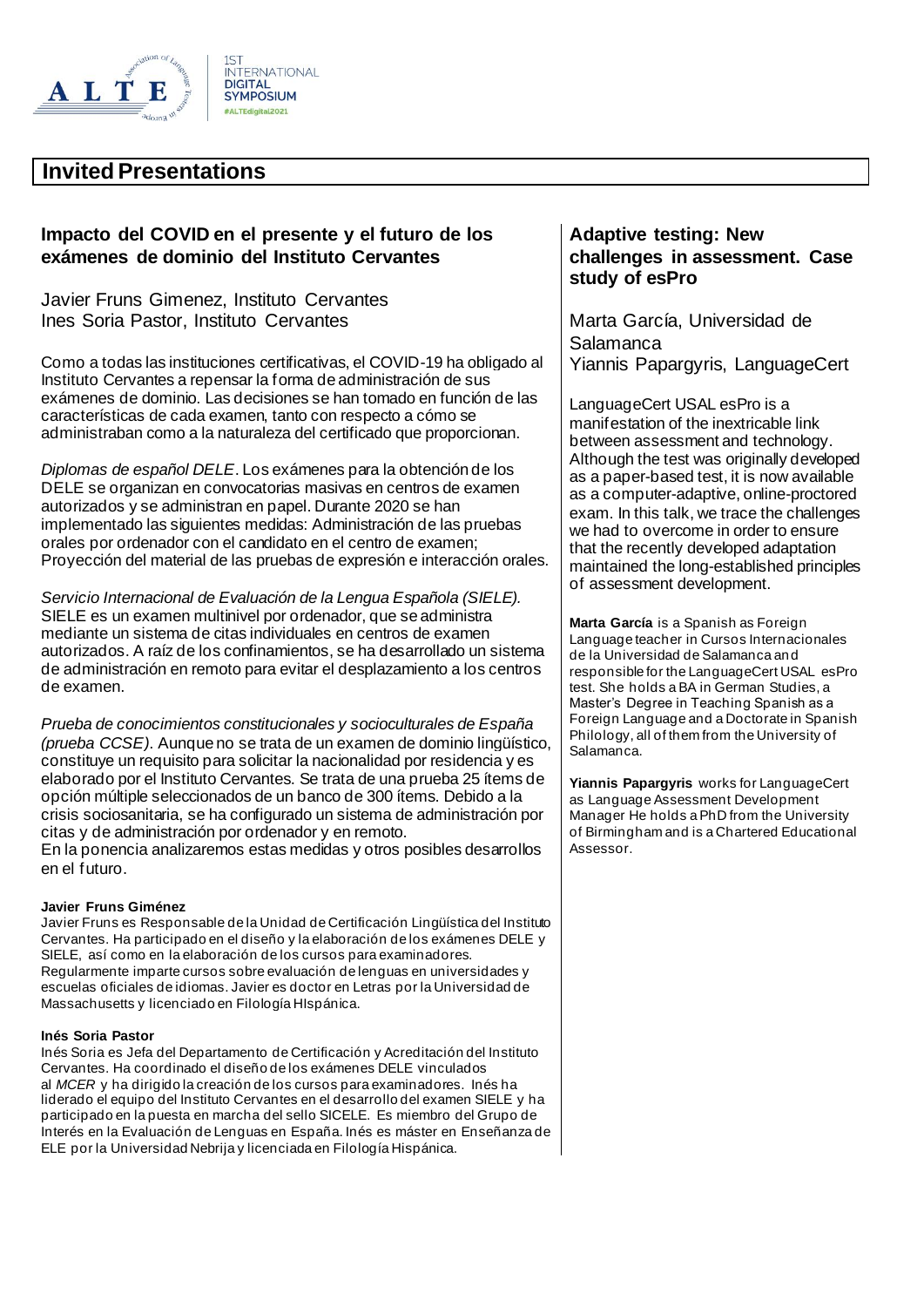

## **Language educators working online during the COVID-19 pandemic: Learning, teaching and assessment practices in the limelight**

Dina Tsagari, Oslo Metropolitan University Jenny Liontou, National and Kapodistrian University of Athens Christina Nicole Giannikas, CG Education & Research Consultancy

The abrupt global outbreak of the Covid-19 pandemic in early 2020 led to emergency remote teaching (ERT) in all fields of education. In the blink of an eye, educational authorities worldwide called for school closures to limit the spread of the pandemic, a situation that prompted UNESCO to urge countries to ensure flexible learning in formal and informal settings (Huang et al 2020). The abrupt shift to online teaching came as a shock to the majority of the language education community who had to become familiar with online tools, resources, and adjust their teaching approaches overnight (Giannikas 2020). At the same time, while teaching is moving online on an untested and unprecedented scale, teachers did not necessarily have the technologies, resources, knowledge and strategies needed to succeed in emergency online courses (Xie et al 2019). This situation presented a need for empirical research to address the unique features of learning environments (e.g., physical context, social cultural context, technology context, instructional context, etc.) as well as the unique characteristics of teachers and learners (Bolliger and Martin 2018, Martin et al 2018) in these contexts during this quick transition to emergency online learning. Given the circumstances, the present paper presents the findings of an international survey that aimed at providing valuable insights into online foreign language teaching practices in the European education system by investigating whether and to what extent the aforementioned context actually facilitated and fostered students' engagement while focusing on how to design learning environments, pedagogies, and strategies to engage and assess learners during and after this quick transition to online learning. Our findings are expected to shed light on the struggles the ELT community faced in order to reimagine asynchronous and synchronous teaching in a digital learning environment, and refer to the impact and lessons learned from the global experience of ERT.

**Dina Tsagari**, PhD, is Professor at the Department of Primary and Secondary Teacher Education, Oslo Metropolitan University, Norway. She has also worked for the University of Cyprus, Greek Open University and Polytechnic University of Hong Kong. Her research interests include language testing and assessment, materials design and evaluation, differentiated instruction, mult ilingualism, distance education and learning difficulties. She is the editor and author of numerous books, journal papers, book chapters, project reports etc. She coordinates research groups, e.g. CBLA SIG – EALTA, EnA OsloMet and is involved in EU-funded and other research projects (e.g. DINGLE, ENRICH, TALE, DysTEFL, PALM, etc.)

**Jenny Liontou**, PhD, is Assistant Professor at the Department of Language and Linguistics, Faculty of English Language and Literature of the National and Kapodistrian University of Athens, Greece. Specialising in the area of Applied Linguistics, ELT methodology and assessment practices, she has made presentations in national and international conferences and has published papers in the aforementioned fields. Her current research interests include theoretical and practical issues of EFL pedagogy, testing and assessing foreign language competence and corpus-based teaching and assessment practices. Her recent publications include chapters in edited volumes by Cambridge University Press, Routledge, Peter Lang and Cambridge Scholars Press, along with articles in international peer-reviewed journals.

**Christina Nicole Giannikas** holds a PhD in the field of Applied Linguistics. She is a consultant and founder of CG Education & Research Consultancy. She also works in Higher Education where she lectures courses in Applied Linguistics and is a teacher trainer for the pre-service and in-service teacher education programs in Cyprus and beyond. She specializes in the areas of early language learning, age-appropriate digital pedagogies, digital literacies, assessment, and teacher education. For the last four years, she has been serving as Chair of the EuroCALL Teacher Education SIG and was recently appointed the EuroCALL National Contact for Greece. Keep an eye out for her upcoming new book with the title: *Teaching Practices and Equitable Learning in Children's Language Education!*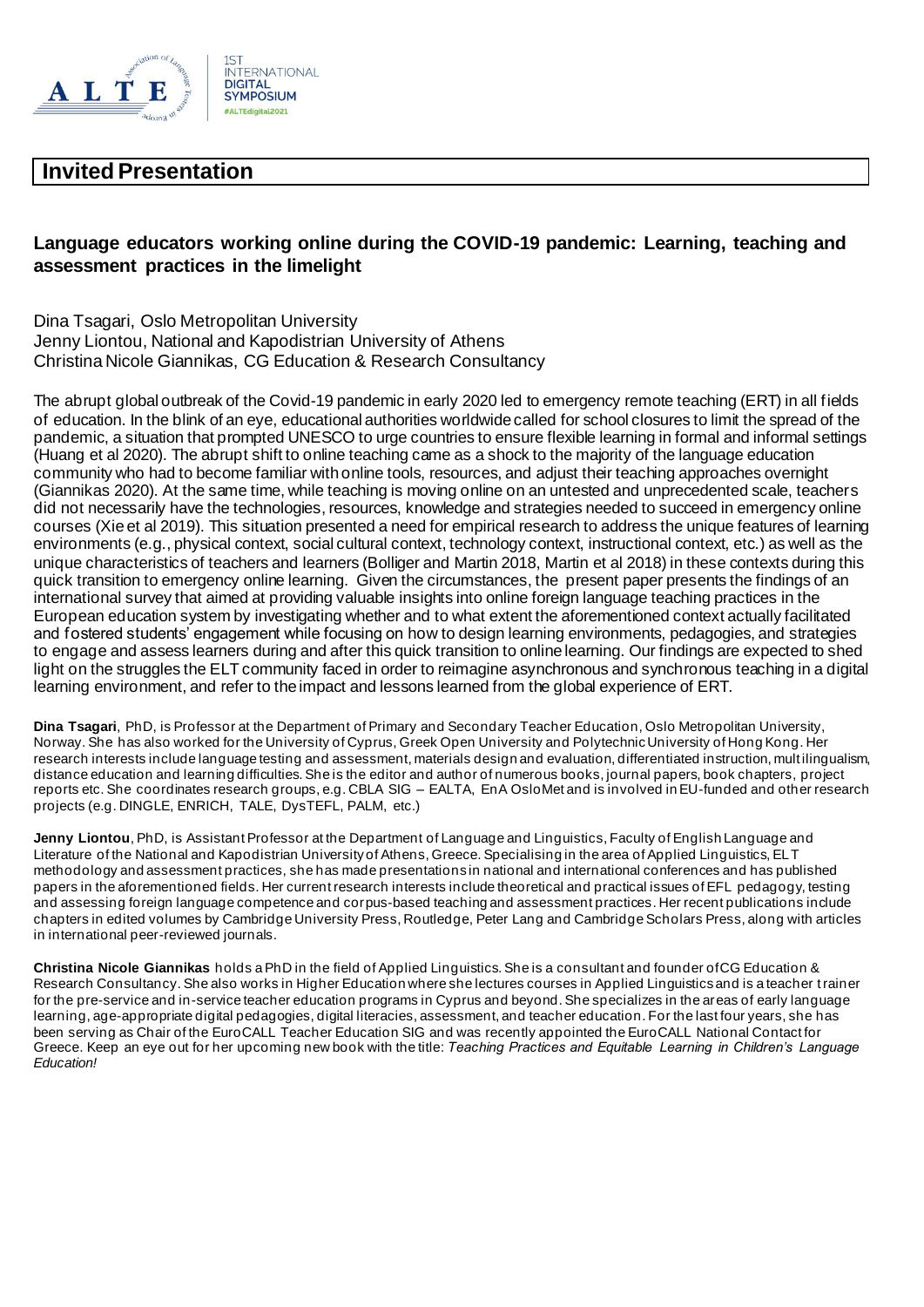

#### **Using two dimensions to assess a threedimensional language: Chances and challenges of online testing for sign language proficiency**

Tobias Haug, Interkantonale Hochschule für Heilpädagogik

During the pandemic, we all were forced to move teaching and assessment of sign languages online. This has been done by using video-conferencing tools, learning platforms, or even survey instruments.

In my presentation, I will provide examples how we have moved the assessment of Swiss German Sign Language proficiency from on-site to online. While this change from on-site to online can be done fairly easy for testing receptive skills, it is much harder for productive skills since a number of issues need to be considered to produce video-recordings of good enough quality, for example, good lightning conditions, or a monochromatic and light background. While the learning curve for solving technical issues was very steep in the last 12 months, proctoring for contexts like final exams is still unsolved.

In a post-pandemic world, online assessment of sign language proficiency will remain an important issue but will not replace the assessment of real-life interaction of a sign language. Online assessment in combination with sign language recognition (which can also include an automatic feedback loop) will create new learning opportunities for students.

There are plans underway to document the experiences made in the last year in online sign language teaching and assessment. Documenting the chances and challenges that were made during the pandemic might serve as a basis for future online assessment scenarios.

**Tobias Haug** studied Sign Linguistics at Hamburg University, Germany, and Deaf Education at Boston University, USA, where he received his master's (Deaf Education) in 1998. In 2009 he earned his PhD (Sign Linguistics) at Hamburg University, Germany. In 2017, he completed a distance Master's in Language Testing from Lancaster University. From 1998 to 2004, he workedas a sign language interpreter and researcher. Since 2004, he has been the director of the sign language interpreter program and professor in Zurich, Switzerland at the Interkantonale Hochschule für Heilpädagogik (HfH). He has been involved in different international and Swiss research projects investigating the development and validation of tests for Swiss German Sign Language, rater behavior in the rating process, and the use of new technologies in sign language assessment.

#### **Redressing the balance post-Covid – the challenges for the workplace language proficiency assessment: a case study in the aviation environment**

Neil Bullock, Lancaster University

Few can doubt that the last 12 months have been challenging for all practitioners in education. Both teaching and testing have had radical changes forced upon them. Teachers have had to develop new methodologies not just for learning but how best to integrate additional skills like technology. Testers have had to rethink their operations dramatically, be it the simple logistical challenges of the testing room to protect candidates and examiners alike, or the more problematic issues of moving to online testing with the obvious fears over test security, rater performance, and the reliability of technology to run the exams.

Language learning and assessment for pilots and air traffic controllers (ATCOs) have not been spared the challenges of the Covid world. An industry massively hit financially and psychologically because of the huge reduction in people travelling has had to ensure that, because of regulatory requirements, staff still remain operationally current, and this includes mandatory language proficiency testing for most of the world's pilots and ATCOs, whatever language they use to communicate.

How much these changes will affect a post-Covid world is still a long way from being known. It has been suggested that learning and testing as we know it will never return to the traditional methods. Other have gone further and advocated that this is the time for a radical rethink in testing language proficiency in aviation that should address many of the issues that have arisen since obligatory testing was introduced in 2008.

This presentation will analyse results of a survey carried out amongst language trainers and testers in the aviation world to see how the enforced changes of the Covid period have provided positive incentives to adapt and improve a system of learning and testing in aviation. It will go on to address whether such changes can, in fact, resolve longer term issues in language testing in this domain, for a positive post-Covid outcome.

Based in Switzerland, **Neil Bullock** is a teacher, teacher trainer and test developer working with Aviation and Business English. He has overseen test and assessment-related projects around the world on behalf of various clients, including: rater training, item writing, assessment literacy workshops for teachers, test centre management, oral examining, and national education policy evaluation. He is also a former Coordinator and webinar moderator for IATEFL Testing Evaluation and Assessment SIG and has been a member of ALTE for almost 10 years. He has an MA in Applied Linguistics, including a dissertation on test development for language proficiency in aviation and is currently in the second year of doctoral studies at Lancaster University researching the assessment of communicative competence in aeronautical communication.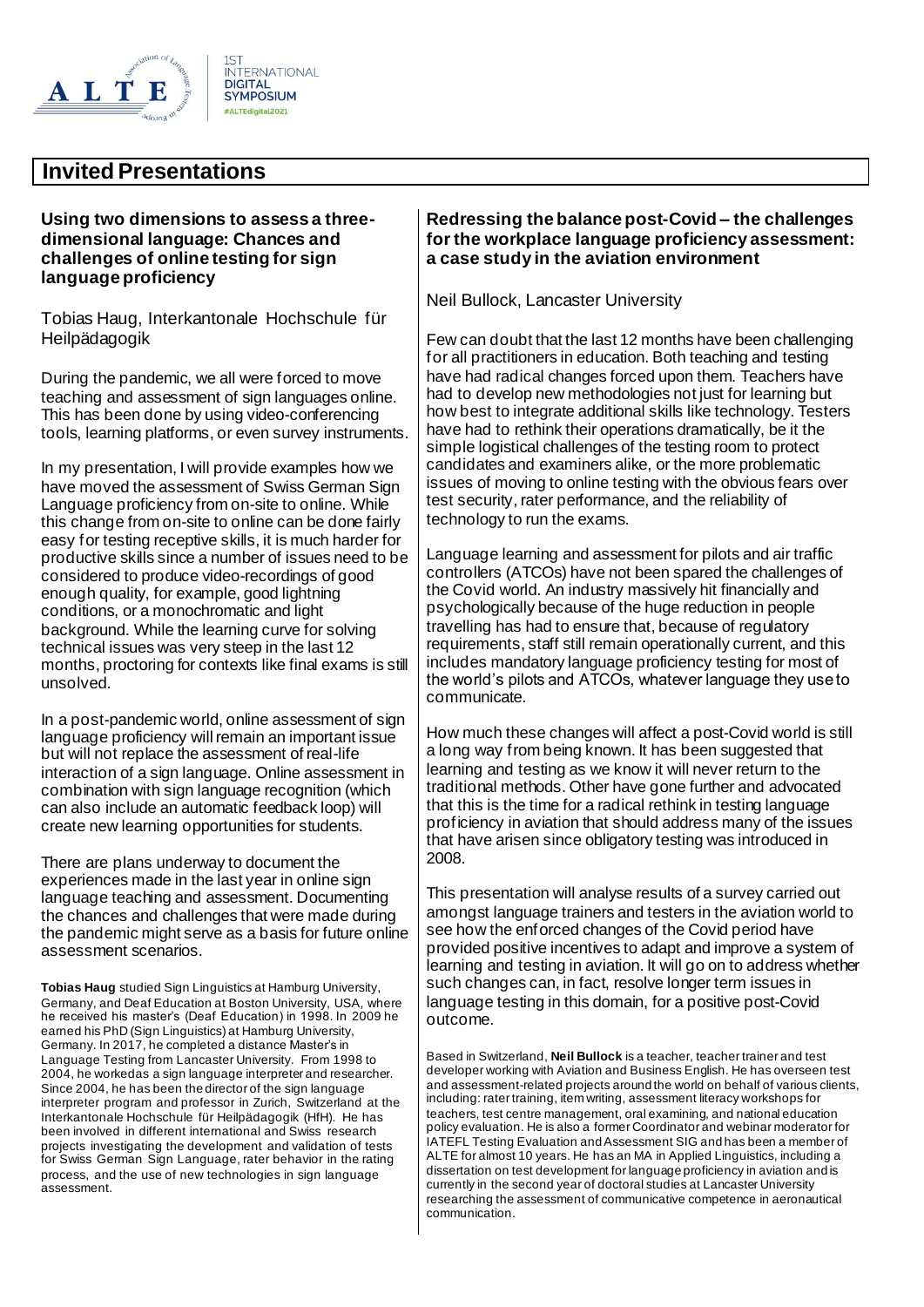

#### **Integrating mediation skills into a computer-based speaking test**

#### Jing Xu and Annabelle Pinnington, Cambridge Assessment English

The Covid-19 pandemic has forced an abrupt switch to home-based working and learning and has significantly changed the way people communicate. Compared to face-to-face communication, online communication is usually more challenging in that it may result in reduced effectiveness of nonverbal communication, difficulty in turntaking management and communication breakdown due to technical issues such as poor sound quality and delayed video transmission (Nakatsuhara, Inoue, Berry and Galaczi 2017). In virtual meetings, mediation, or an interactive process that is used to facilitate communication, understanding, and/or learning (Council of Europe 2001), has become indispensable. The latest Companion Volume to the Common European Framework of Reference for Languages (Council of Europe, 2018) provides a conceptual scheme for mediation and a blueprint for enriching this construct. Despite this increased recognition of the importance of mediation to oral communication, the construct has rarely been covered in L2 speaking assessment.

This paper reports a study that trialled a number of computer-based speaking tasks designed to assess mediation. The focus is specifically on a task called 'evidence-based recommendation', which asks a candidate to select and link information from multimodal sources and make a recommendation based on the evidence presented. The participants of the study were 340 L2 English learners whose oral proficiency ranged from B1 to C2. They were closely observed while performing the tasks and were interviewed on completion of them. Discourse analysis was conducted on the speech elicited by the task. Analysis of variance (ANOVA) was conducted to investigate the differences in task performances across four proficiency groups. The study found that the task elicited four types of mediation behaviours and was useful for distinguishing among B1, B2 and C1 or above speakers. In addition, the participants considered the task authentic, engaging but cognitively demanding.

**Jing Xu** is a Principal Research Manager at Cambridge Assessment English, which he joined in November 2015. Jing began his career as an English language teacher and before moving to Cambridge he worked as the Program Assistant for the Oral English Certification Test at Iowa State University and a summer research intern at Educational Testing Service. He obtained his doctorate in Applied Linguistics and Technology from Iowa State University. His research focuses on L2 speaking assessment, automated scoring and feedback and computerassisted language learning. He is currently an Editorial Advisory Board member for the *Language Assessment Quarterly* journal.

**Annabelle Pinnington**is a Senior Assessment Manager in Cambridge Assessment English and has been working on test production and development since 2014. Prior to joining Cambridge Assessment, she worked in the UK, Russia, Indonesia and Malaysia as an English language teacher and Academic Manager, specialising in teaching advanced levels and teacher training. Her work in Cambridge Assessment English focuses primarily on the speaking components of computer-based multi-level tests. She is currently the co-chair of ALTE's CEFR Special Interest Group and working on her MA in Educational Assessment at UCL.

#### **Fair and just arrangements for dyslexic test takers?**

#### Hanne Lauvik and Stine Sørlie, Skills Norway

In 2020, Skills Norway was asked by the Ministry of Education and Research to conduct trials of test arrangements for dyslexic candidates in the test in Norwegian for adult immigrants and consider revisions in the arrangements offered to dyslexic candidates in the test. This initiative came from adult education centres and organisations working to improve conditions for those struggling with dyslexia, who were concerned that these test takers would not be able show their full language potential without access to assistive tools in the reading and writing part of the test.

Skills Norway set up the trials in which adult candidates with dyslexia had access to assistive technology tools. The objective of the trial was to gain knowledge about how these aids might offer a better assistance to dyslexic test takers and to put us in a better position to evaluate whether digital aids should be permitted in future test runs. The trials were designed in cooperation with special interest groups and the National Service for Special Needs Education and carried out at adult education centres across the country.

In the first part of this presentation, we will talk about some of the challenges we faced conducting the trials of test arrangements, for example the difficulty second language learners face in getting a diagnosis of dyslexia and the low number of participants who partook in the trials, as well as the results and qualitative feedback from test takers and tutors.

In the second part of the presentation, we will talk about the process that happened after the trials, where we were looking to amend the regulations of special arrangements which led us to investigating the broader question of test constructs vs. fairness, justice, and validity.

**Stine Sørlie** and **Hanne Lauvik** work at Skills Norway, a directory belonging to the Norwegian Ministry of Education. Skills Norway is responsible for developing the test in Norwegian for adult immigrants, a digital test that measures at Levels A1– C1. They work together to ensure that test takers with special needs have an equal opportunity to document their language skills with good quality tests. An important part of this work is to develop different test alternatives, both digital and pen-andpaper tests, to address different needs, as well as making sure that the test regulations for special needs are fair and just. They are also responsible for the tests offered to immigrant sign language users, as well as planning and running annual seminars for sign language teachers and raters on assessment of sign language skills according to the CEFR. A recent focus has been to revise and amend the arrangements for dyslexic candidates in digital reading and writing tests.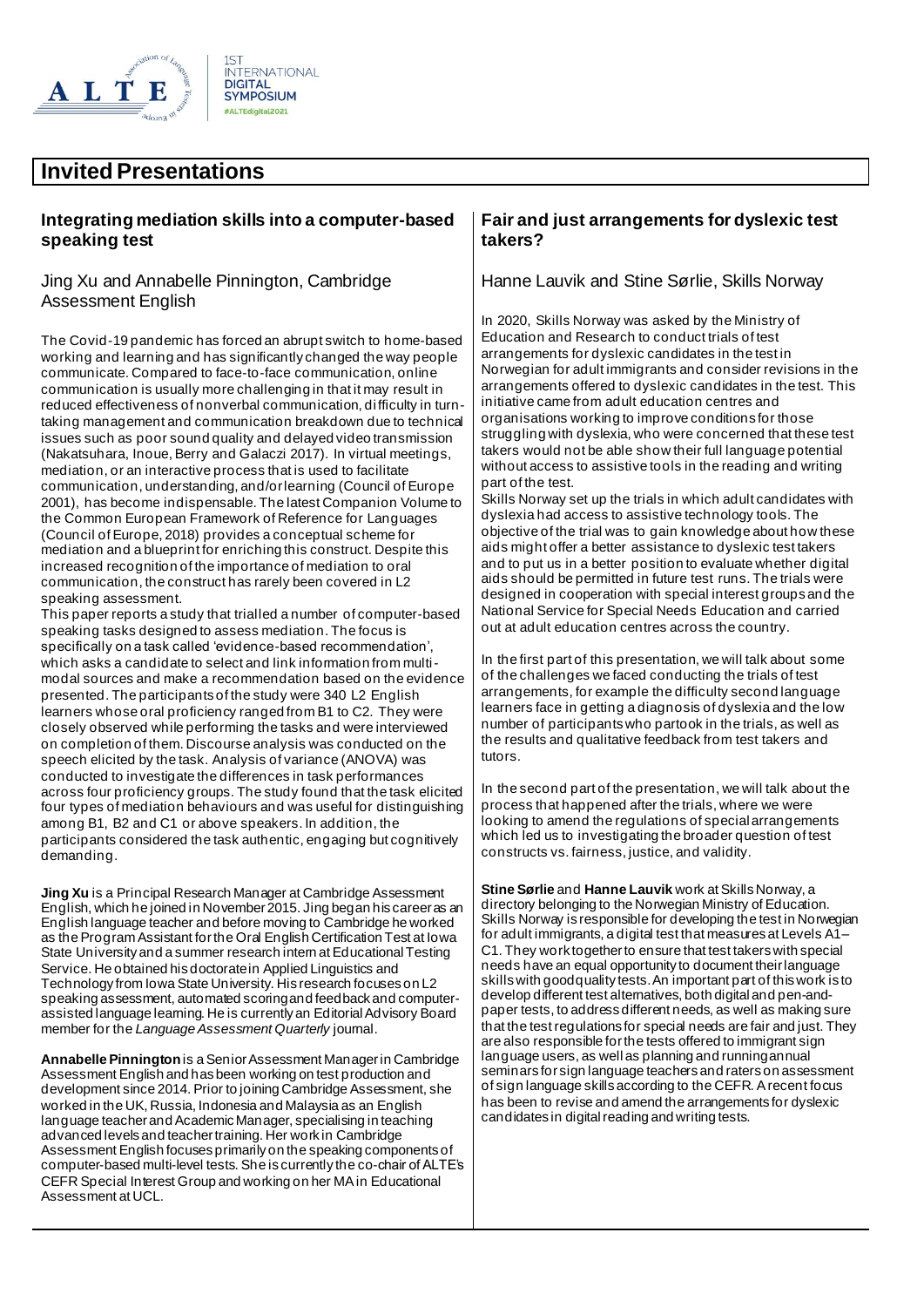

## **Invited Presentations**

**Exámenes adaptativos. Nuevos retos para la Evaluación. LC USAL esPro. Un estudio de caso**

Marta García, Universidad de Salamanca

LanguageCert USal esPro es un ejemplo de cómo la Evaluación y la Tecnología van de la mano para poder afrontar los retos de la certificación lingüística de este siglo. En esta charla, mostraremos la evolución de un examen que nació en formato en papel y que ahora se ofrece por ordenador en versión adaptativa y con vigilancia remota. Hablaremos de los retos que tuvimos que superar para garantizar que la adaptación del examen mantuviera los estándares exigidos en la certificación lingüística

**Marta García** es profesora de español LE/L2 en Cursos Internacionales de la Universidad de Salamanca. Doctora en Filología Hispánica, Máster en Enseñanza del español y Licenciada en Filología alemana. Desarrolla su actividad principal en el área de Evaluación de Cursos Internacionales de la Universidad de Salamanca como responsable del examen LC USAL esPro.

#### **Working towards positive washback: Aligning mediation assessment tasks to the CEFR**

Caroline Shackleton, University of Granada Adolfo Sanchez Cuadrado, University of Granada Nathan Turner, University of Granada

It has been claimed that current language proficiency tests do not represent how languages are actually used in contemporary society (Siedhofer 2011), and so are becoming increasingly obsolete in our globalized world (McNamara and Shohamy 2016). Indeed, the publication of the CEFR Companion volume (2020) reflects just such an awareness, placing as it does even greater emphasis on the student as a social agent, one who operates within highly specific contexts. As such, it presents 'a complex vision of the situated and integrated nature of language learning and language use' (Piccardo et al 2019). The events of the past year have highlighted just how much specific language use contexts can be subject to rapid change, as educational bodies are forced to establish online responses to the challenges brought about by the Covid-19 epidemic. Looking to the future, it seems clear that in the longer term we will witness an even stronger shift in pedagogy towards more blended, contextually-tailored learning environments. How then, should language testers respond to the difficulties posed by such an uncertain and rapidly shifting situation? Clearly, test tasks must be authentic and context-relevant if we are to make valid inferences about students' performances in real-world target language use domains, and a direct link established with real-life language functions. Here, the inclusion of mediation tasks in language assessment procedures has been hailed as an opportunity to encourage more context-specific positive washback (O'Sullivan 2018). Indeed, a mediation-orientated focus may be viewed as a common link between the many varied language use contexts we wish to evaluate, as it naturally lends itself to an integrated, scenario-based task development cycle. With these considerations in mind, this presentation looks at how intra-linguistic mediation may be incorporated into language proficiency testing in order to contribute to a more robust test design methodology, one capable of responding to the demands of the ever-changing, digital, multilingual world we live in.

**Caroline Shackleton** is a teacher and language testing professional presently working at the University of Granada's Modern Language Centre, where she co -ordinates the CertAcles English exam. She holds an MA in Language Testing from the Lancaster University and a PhD in Applied Linguistics from the University of Granada. She is an expert member of ACLES (Association of Higher Education Language Centers in Spain) and regularly provides training in language test development.

**Adolfo Sánchez Cuadrado** holds a BA in Translation and Interpreting (ES, EN, DE) from the University of Granada, an MA in Foreign Language Pedagogy from the University of Delaware and a PhD in Linguistics from the University of Granada. He is a lecturer in Linguistics at the University of Granada. He has also taught at the University of Delaware 1999–2000, at the Modern Language Centre of the University of Granada 2000-2016, and at University College London 2016-2018. His research interests lie within the fields of pedagogical translation, linguistic mediation, cross-linguistic cognitive grammar, and language teacher training. Among his publications are chapters in *Methodological Developments in Teaching Spanish as a Second and Foreign Language* (Cambridge Scholars Publishing, 2012), in *Lingüística cognitiva y ELE* (Routledge, 2019) and in *Discurso y comunicación en el aula* (UDIMA-EnclaveEle, forthcoming). His doctoral thesis on pedagogical translation received the 2016 Thesis Award by the International Association of Spanish as a Foreign Language (ASELE).

**Nathan Turner** is a teacher and test developer at the University of Granada's Modern Language Centre. He holds an MA in English Language from Lancaster University.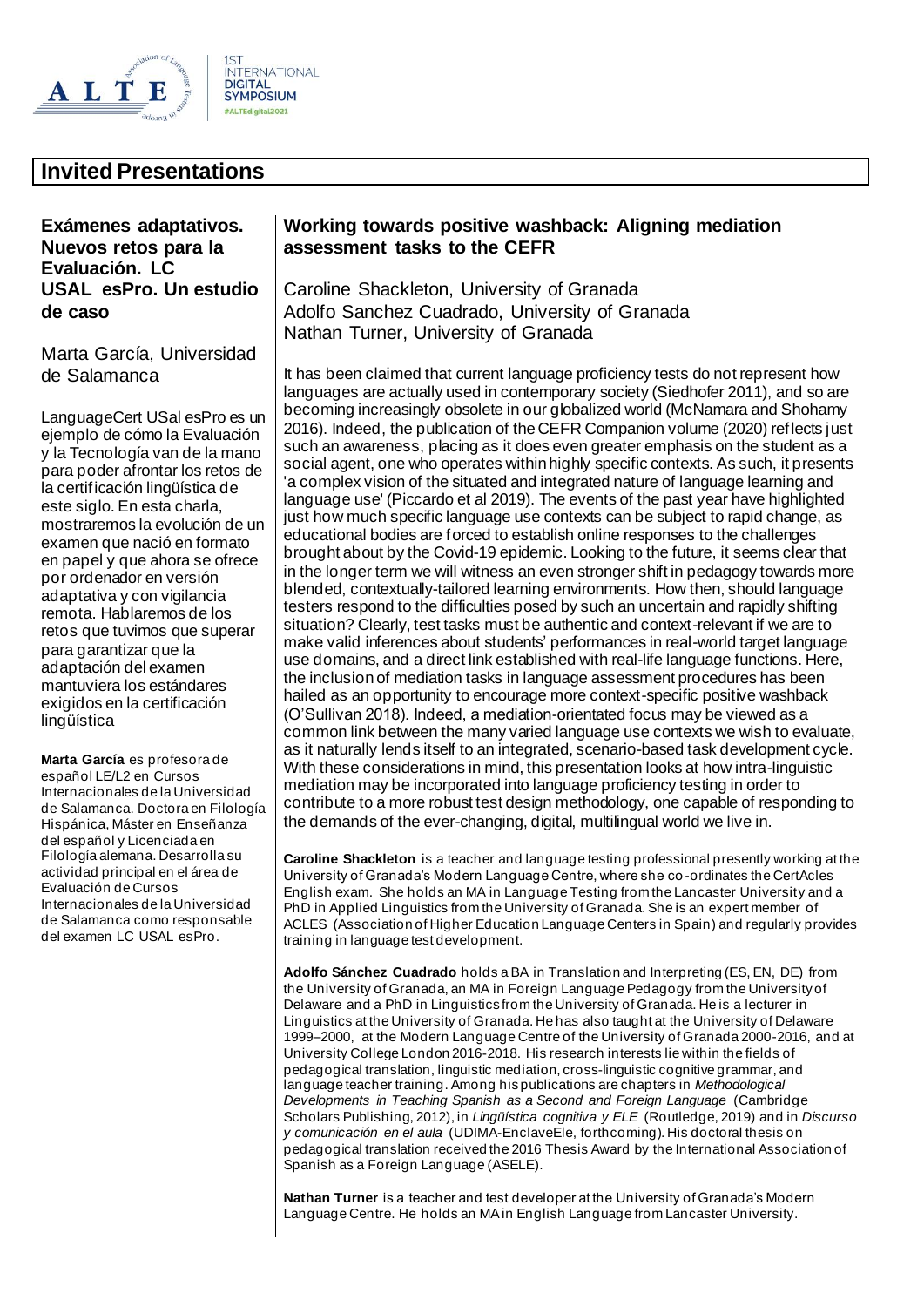

# **Scholarship Winning Presentations: Session 1**

#### **Using multilevel path analysis to model factors affecting collocational knowledge**

Ivy Chen, Language Testing Research Centre, University of Melbourne

Collocations are essential, ubiquitous and naturally-occurring in both written and spoken English. Thus, incorrect use negatively affects fluency and marks even highly proficient learners as 'odd' or 'foreign', even if they produce grammatically correct utterances. Unfortunately, tests found in the literature suffer from drawbacks, most notably issues with unsystematic item selection. This is, in part, due to a dearth of research on factors affecting collocation difficulty. The current research thus aimed to to develop a corpusdriven receptive test of knowledge of word parts of highfrequency collocations in English, by (a) considering how the different properties of collocations (e.g., frequency effects, semantic transparency, collocation type) affect collocation difficulty and (b) using the argument-based approach to validity.

I first created a list of the 2,000 most frequent collocations based on COCA and checked against the BNC (two large corpora). Target collocations were selected from this list and consisted of compound words and four collocation types: verb-nouns, adjective-nouns, noun-prepositions, and other phrases. Participants were mostly students studying at an Australian university: 399 non-English-dominant, 148 English-dominant.

This presentation will focus on the properties of collocations that significantly predicted collocation difficulty and how their relationship can be modelled. First, I investigated the construct and found all four collocation types to be psychometrically similar to each other and to compound words. Second, multilevel path analysis showed that predictability (or its less-ideal symmetric alternative, degree of coherence) and semantic transparency significantly predicted collocation difficulty; at the other two levels, collocation type and test-taker proficiency did the same and mediated the effects of the other variables.

In sum, the systematic item selection process followed in this paper made it possible to create guidelines for item selection in future tests of collocational knowledge. Findings provide strong support for the inclusion of multiple collocation types ranging in semantic transparency and predictability.

**Ivy Chen** is a Research Fellow at the Language Testing Research Centre, University of Melbourne. As a former EFL/ESL teacher, her research interests cover second language acquisition and assessment. Thus, her PhD dissertation, titled *A corpus-driven receptive test of collocational knowledge*, combined the two areas. She used the argument-based approach to validation and modelled how properties of collocations affect item difficulty. She has tutored and lectured in applied linguistics and ESL.

#### **Integrated reading-into-writing tasks: Do they really generate authentic and complex cognitive processes?**

Alina Reid

This presentation will discuss the results of a study which investigated the cognitive processing experienced by second language English learners while engaged in multi-text integrated reading-into-writing summary tasks. Specifically, the research focused on the comparability of cognitive processing in test conditions with that experienced in real-life academic situations.

As a form of interactionist approach which targets multiliteracies instead of isolated skills, integrated readinginto-writing tasks (IRWTs) are seeing increased uptake in the field of writing assessment. Their popularity is propelled by the growing recognition of the underlying multiliteracies, multicompetencies and multilingualism that characterise realworld language use in the 21st century. IRWTs promise improved test authenticity and broader coverage of the academic domain by eliciting authentic and complex cognitive processing. As a result, many large and small-scale university tests now feature integrated skills tasks. However, despite their great potential for solving some of the most pressing issues in writing assessment, empirical evidence supporting these claims is still limited and sometimes conflicting.

This study sought to answer the call for empirical evidence to advance our understanding of integrated assessment. It used existing cognitive models of real-life academic writing from sources in conjunction with qualitative methodology to investigate whether IRWTs generate authentic cognitive processing and complex knowledge-transformation strategies. The findings serve to substantiate the claim that IRWTs activate many of the cognitive processes relevant to the academic domain. Although several processes were under-represented, evidence of 39 out of the 45 targeted cognitive processes was found, together with five major knowledge-transformation strategies. The study uncovered insightful trends which serve to illuminate the construct of IRWTs, allowing for more confident and precise extrapolation of test results and also contributing towards empirically informed IRW task design. Implications for different testing contexts are discussed.

**Alina Reid** is a highly qualified ELT professional with extensive experience as teacher, teacher trainer and language test developer in a variety of educational contexts in Spain, Vietnam and the UK. She completed the Language Testing MA programme with Lancaster University in 2019, and was awarded the Geoffrey Leech Outstanding MA Student Award. As an assessment specialist, her interests lie in assessing English for Academic Purposes and authenticity in performance-based testing.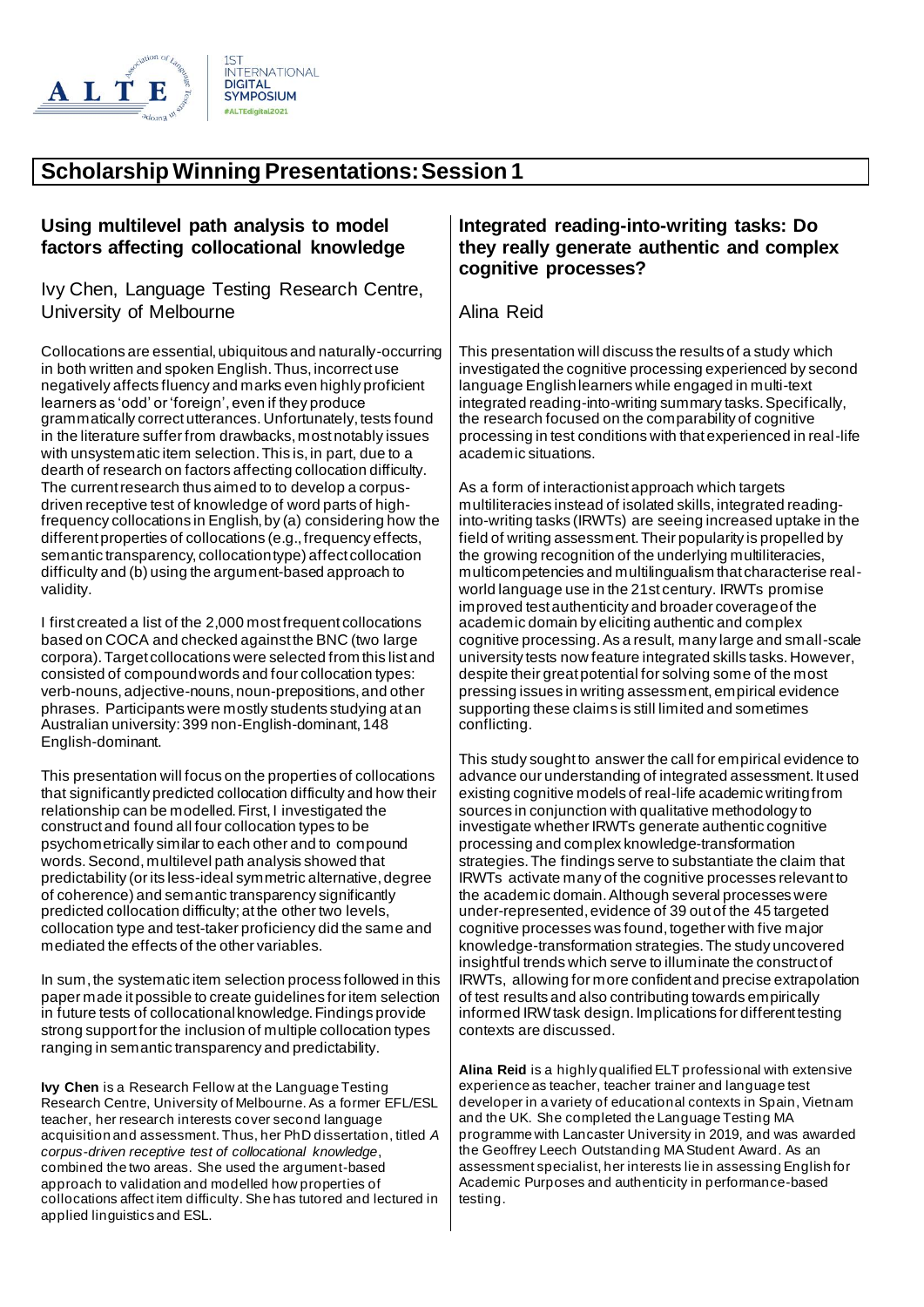

# **Scholarship Winning Presentations: Session 2**

#### **Mediating communication by plurilingual speakers in Madrid: a roadmap to assessing online and on-site social practices in post-Covid times**

Antonio Ramos-Álvarez, Universidad Complutense Madrid

In this paper, we will present data analysis drawn from the language corpus of a case study in Spanish second language and culture acquisition, the informants of which make up a homogeneous experimental group: pre-university students attending Spanish lessons in Madrid (A2+ CEFR) and speakers of German (L1) and Turkish (HL), who are motivated to pursue undergraduate studies in Spain upon reaching the required entry level (B2 of the CEFR).

The study focuses on pluricultural social interactions that require the students to mediate with an array of plurilingual interlocutors in order to attain their communicative goals. Our research question is to what degree mediation provided by Spanish native speakers is more effective than mediation provided by non-native speakers of other cultures who have already participated in similar communicative events.

The research methodology includes preliminary surveys, interviews and pedagogical interventions at an early stage, followed by four participant observations carried out in planned outings around Madrid, combined with audio journals recorded by the learners so as to reflect on their own progress and self-assess their intercultural communicative competence development.

In the course of those outings, audio and video samples were recorded so as to identify the students' negative cultural perceptions that might have interfered in their communicative effectiveness. This language corpus has been assessed following two different scales adapted from the CEFR Companion Volume as regards mediating communication. A qualitative comparative analysis of the results obtained will shed light on how mediation effectiveness can be assessed accordingly, thus answering our research question.

Last but not least, we will provide some guidelines on how to collect data using (a)synchronous communication tools according to the nature of the social practice –whether virtual or physical. Given the exceptionality of the current Covid-19 times, a roadmap for the adaptability of assessment tools for both on-site and online social practices will be put forward for further discussion .

**Antonio Ramos-Álvarez** has a BAin English (Universidad de Salamanca), MA in Teaching Spanish (Universidad Internacional Menéndez Pelayo) and is a PhD Candidatein Spanish Language and Literature (Universidad Complutense Madrid). He has taught at university level in theUSA, Turkey and Spain, and at the Cervantes Institute (CI) centres in India and Turkey. In 2015 he was appointed Spanish ProgrammeCoordinator at the UN Secretariat. In 2016–2017 he was awarded the prize for'The best teaching practice based on ICT' (Universidad Politécnica Madrid) and in 2018 he received the prize for'The best teaching practice based on the use of online communication tools'(Nebrija University Madrid). In 2019, he was accredited by the Spanish Ministry of Economic Affairs and Digital Transformation as Certified Consultant in Digital Content Technologies and has since worked as EdTech consultant for several higher education institutions.

#### **Item performance in context: Differential item functioning between pilot and formal administration of the Norwegian Language Test**

Ga Young Yoon, Norwegian Directorate of Education and Training

The Norwegian Language Test (No: Norskprøven) administrated by Skills Norway is a high- stakes assessment, the results of which are used by test-takers in various ways. However, the item parameters used in multistage testing in Norskprøven are calibrated from a low-stakes situation, the pilot test. Potential item parameter shift from the pilot test to the formal test might be a concern of practitioners since it reduces the test's reliability and validity. In this study, differential item functioning (DIF) was examined between the pilot and formal reading comprehension tests in Norskprøven, using a log-likelihood ratio test method. A purification method was conducted to clean the invariant items and to improve the precision of DIF item detections. The results revealed 10 DIF items with a large effect size. A different amount of DIF was found in different levels of ability, i.e., nonuniform DIF. DIF items also showed a tendency to vary more in item discrimination than in item difficulty. Lower discrimination parameters in the pilot test indicated more random error and might be connected to another factor, e.g., low motivation. Regarding the item features and context, i.e., item format and count of words, there was no clear evidence of being related to DIF. However, more items among the anchor items were piloted in two different levels, in contrast to the DIF items. Therefore, test administration and calibration design seem to be more related to the shift in individual item performance rather than to the item features.

**Ga Young Yoon** holds a Master of Science in Assessment, Measurement and Evaluation, which is cooperated by University of Oslo and Center for Education Measurement in Oslo. She obtained her degree in Bachelor of Psychology from University of Oslo, with specialisation in cultural and community psychology. Her presentation for ALTE will be about her master's thesis, where she analyses the response data from the Norwegian language test for adult immigrants, which is operated by Skills Norway. She is currently working at the Norwegian Directorate of Education and Training, where she works with developing new school exams according to the new national curricula.